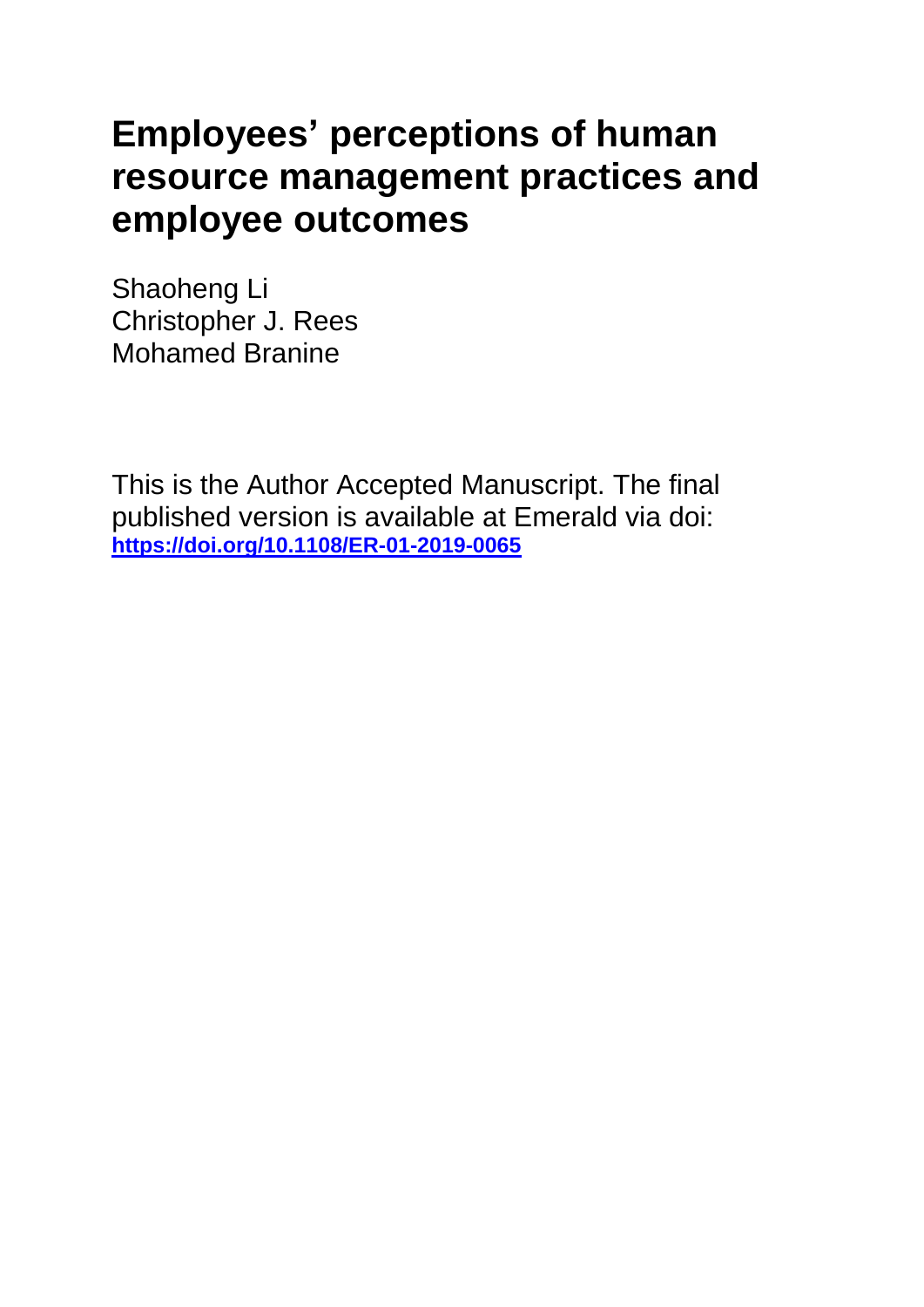



# **Employees' Perceptions of Human Resource Management Practices and Employee Outcomes: Empirical Evidence from Small and Medium-Sized Enterprises in China**

|                  | <b>Employees' Perceptions of Human Resource Management</b><br><b>Practices and Employee Outcomes: Empirical Evidence from</b><br><b>Small and Medium-Sized Enterprises in China</b> |
|------------------|-------------------------------------------------------------------------------------------------------------------------------------------------------------------------------------|
| Journal:         | <b>Employee Relations</b>                                                                                                                                                           |
| Manuscript ID    | ER-01-2019-0065.R1                                                                                                                                                                  |
| Manuscript Type: | Research Paper                                                                                                                                                                      |
| Keywords:        | Employee Perception, HRM Practices, SMEs, Motivation, Turnover                                                                                                                      |
|                  |                                                                                                                                                                                     |
|                  | SCHOLARONE <sup>*</sup><br>Manuscripts                                                                                                                                              |

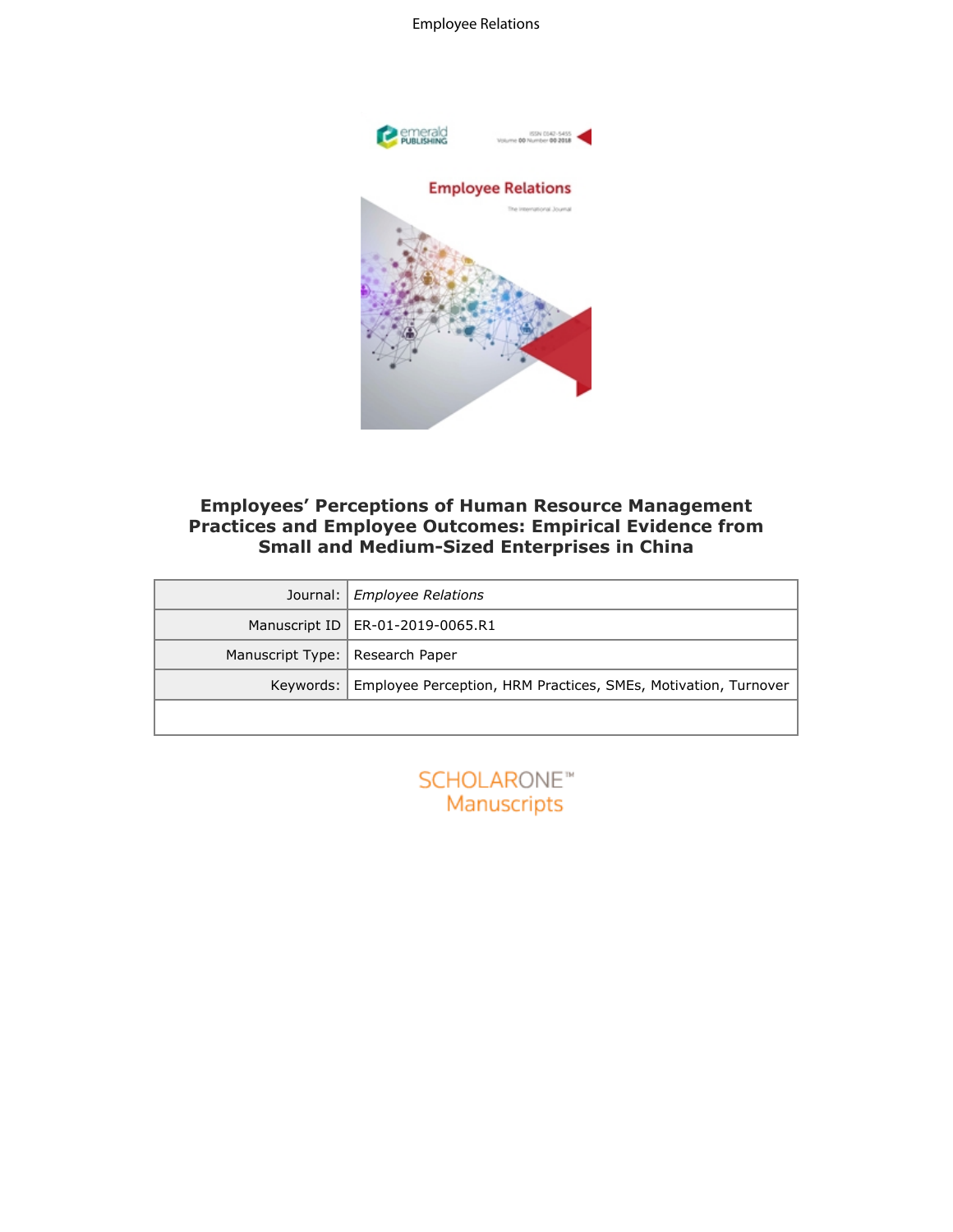$\mathbf{1}$  $\overline{2}$  $\overline{3}$  $\overline{4}$ 

# **Employees' Perceptions of Human Resource Management Practices and Employee Outcomes: Empirical Evidence from the Small and Medium-Sized Enterprises Sector in Mainland China**

#### **Abstract**

**Purpose –** The purpose of this paper is to examine the relationship between employees' perceptions of HRM practices and two outcomes, namely, employee commitment and turnover intention, in small and medium-sized enterprises (SMEs) in mainland China.

thodology/approach – This paper adopts a quantitative and the of 227 employees working in 24 SMEs in eastern and the Employees' perceptions of HRM practices such as the theorem. the reward magaement, and performance manage **Design/methodology/approach –** This paper adopts a quantitative approach based on a sample of 227 employees working in 24 SMEs in eastern and western China. **Findings –** Employees' perceptions of HRM practices such as training and development, reward management, and performance management, are significant predictors of employee commitment. A negative direct relationship is found between employees' perceptions about the use of HRM practices and turnover intentions.

**Research limitations/implications –** Although data were collected from two representative provinces of eastern and western China, the size of the sample may limit the generalisability of the findings to the wider region.

**Practical implications –** The relationship between employees' perceptions of HRM practices and employee outcomes in Chinese SMEs provides an effective way for SME owners and HR practitioners to generate desirable employee attitudes and behaviours, which, ultimately contribute to improving organisational performance.

**Originality/value –** This is an original paper which makes a contribution by helping to address the dearth of studies which have explored aspects of the effectiveness of HRM in SMEs in China. In contrast to the majority of Chinafocused studies on this topic, it highlights HRM outcomes at the individual level rather than the organisational level. Further, the study involves SMEs in western China which is an under-explored region.

**Keywords –** commitment, HRM practices, perceptions, SMEs, turnover

**Paper type** Research paper

It has been well documented that small and medium enterprises (SMEs) make a considerable contribution to economic development, poverty reduction and job creation, especially in developing countries (Cooke, 2012; Maksimov *et al*., 2017). The prominent role of SMEs in the national economy and social stability has also been recognised in China. Further, there is a body of HRM-oriented research which is focused on the SME sector (Bai *et al*., 2017; Cegarra-Leiva *et al*., 2012; Cunningham, 2010; Qiao *et al*., 2015;

60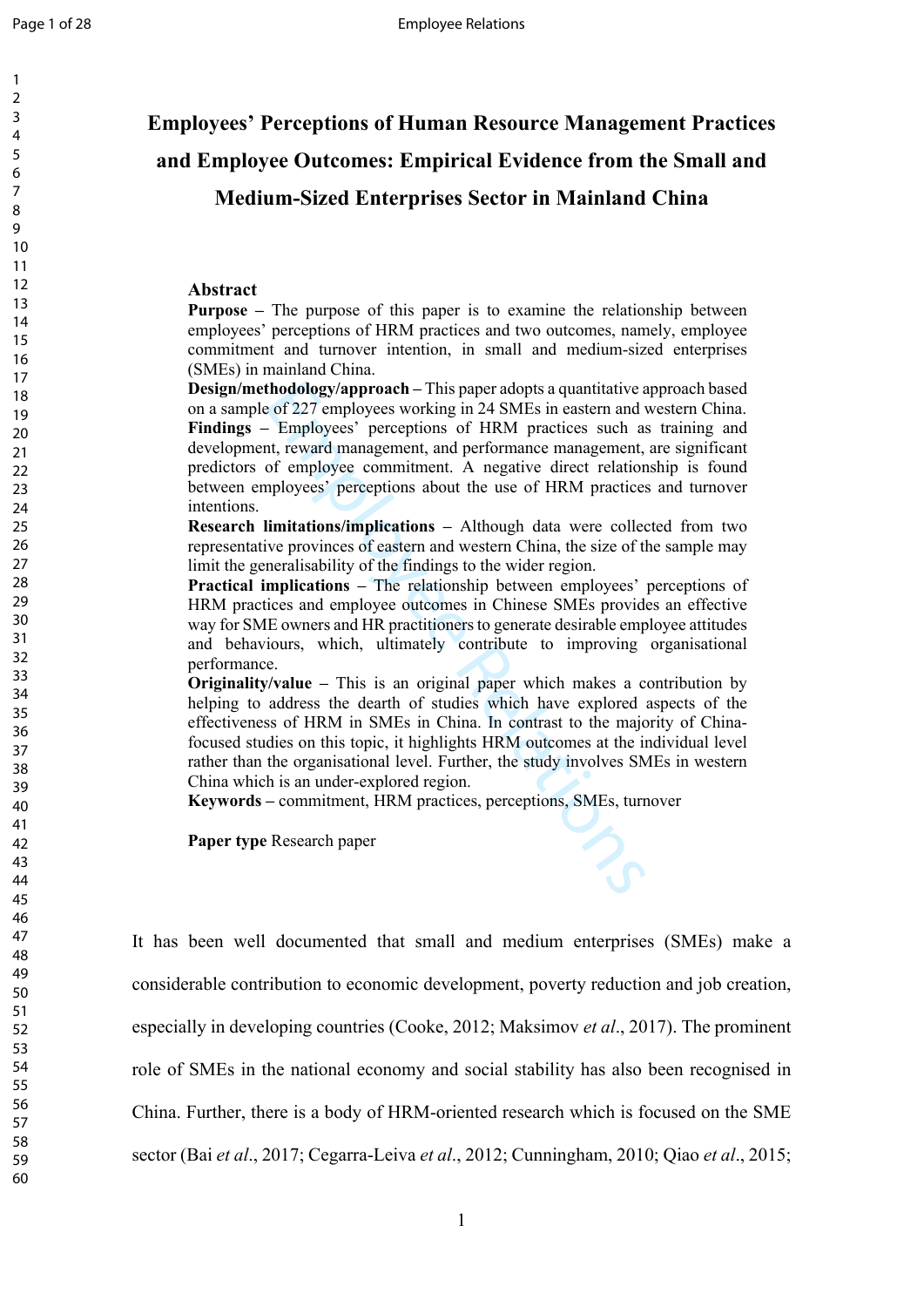In TRW Increasing, most statics are western-based.<br>
formance, multinational corporations (MNCs) and<br>
and Mohamed, 2010; Wright *et al.*, 2005). More, s<br>
relationship between HRM practices and employ<br>
n the SME sector in C Richbell *et al*., 2010; Zheng *et al*., 2006). It is apparent from this literature that HRM problems act as key constraints that hinder the development and profitability of organisations in the SME sector with debates arising among HR practitioners, SME owners, scholars and even policy makers about the meaning and promotion of effective HRM in the sector (Cooke, 2012; Cunningham and Rowley, 2008; Harney and Dundon, 2006; Lai *et al*., 2017). Yet, although HRM practices and performance linkages have been widely examined in HRM literature, most studies are western-based, and/or focused on organisational performance, multinational corporations (MNCs) and the public sector (Gould-Williams and Mohamed, 2010; Wright *et al*., 2005). More, specifically, little is known about the relationship between HRM practices and employee outcomes at the individual level in the SME sector in China. In addition, there is some evidence that findings from empirical studies in Chinese organisational contexts are influenced by the contexts in question (Nazir *et al*., 2016; Shen and Leggett, 2014; Hu *et al.,* 2018) which further necessitates the need for research which is focused directly upon the SME sector in China.

The SME sector in China has undergone a unique and somewhat tortuous development path over the past six decades (Warner, 2009; Wang, 2016). This path commenced with the phase of early existence, then near disappearance, followed by primary growth, and currently to rapid expansion, promotion and upgrade. In essence, along with the raised status of the private economy in the national economic structure and a series of profound reforms across the nation, private enterprises (PEs), especially in the form of SMEs, have gradually gained legitimacy, recognition and encouragement. Evidence of this recognition can be seen from amendments to the Constitution during the period of 1988 to 2004, in which the status of the privately-owned enterprises was both acknowledged and raised; rather than privately-owned enterprises representing a mere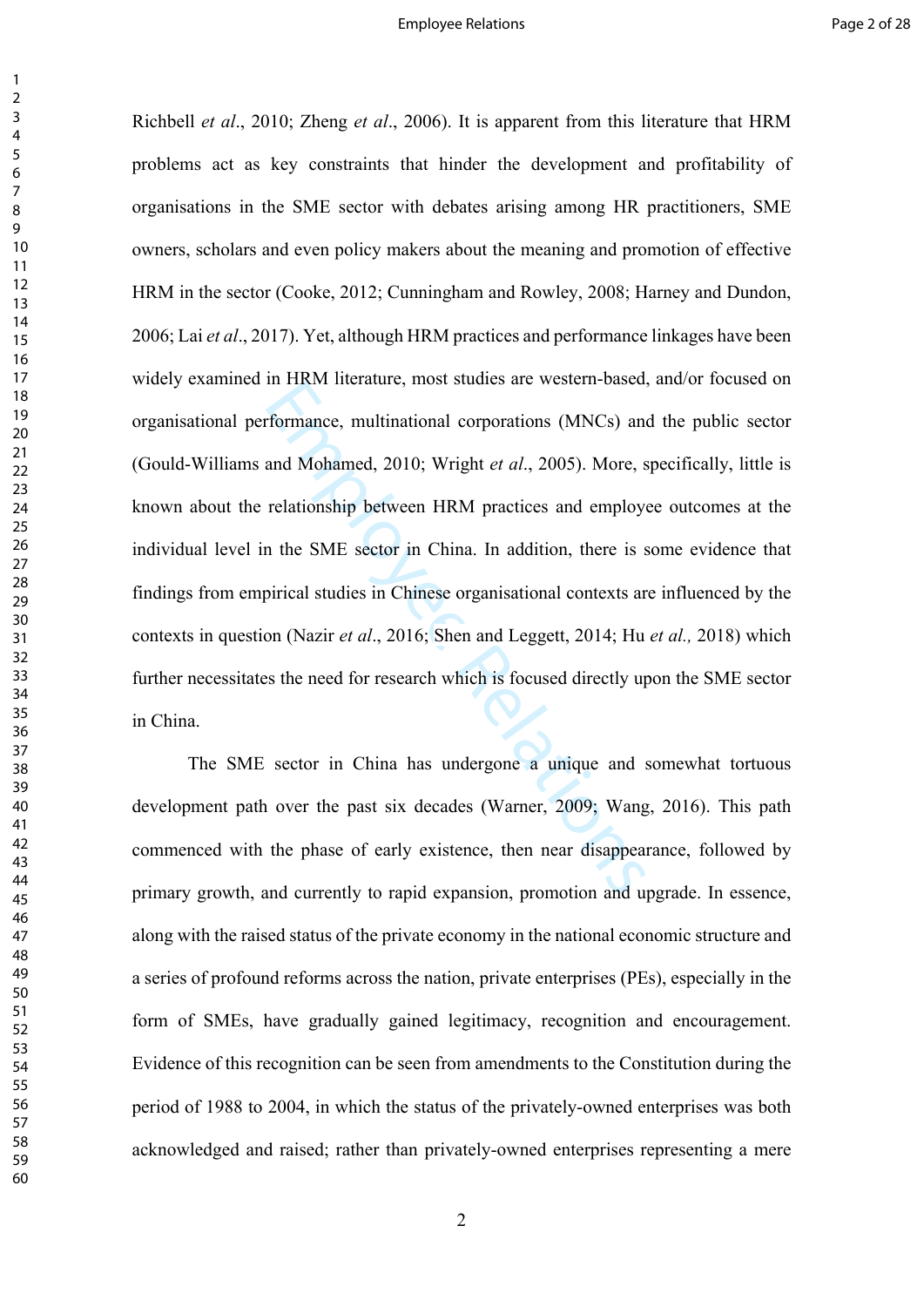#### Page 3 of 28 **Employee Relations**

supplement to the activities of state-owned enterprises, the development of PEs is now encouraged, supported and guided by the State (PRC, 2004). Nevertheless, the ideologically-driven discrimination against PEs which initially existed following the formation of the PRC, coupled with the relatively short period of time during which their development has been legitimised by the Chinese State, privately-owned SMEs tend to be more vulnerable and have less access to support than other forms of enterprises, such as state-owned enterprises, collective-owned enterprises and large-sized MNCs.

Empirical and Tages and Tages and Tages and Tages at the price of an SME has been updated four times since the pham, 2011). The latest quantitative criteria *a Standards for SMEs'* in 2011 (PRC, 2011). Althort employees The definition of an SME has been updated four times since the PRC was founded in 1949 (Cunningham, 2011). The latest quantitative criteria were published in '*Provisions on the Standards for SMEs*' in 2011 (PRC, 2011). Although the definitions by the number of employees largely vary across sectors, we defined an SME as an enterprise with fewer than 300 employees; this cut-off point is applicable to the most sectors listed in the Provisions. Considering the facts that the majority of SMEs are private enterprises and the degree of the development of HRM (Cunningham, 2011), this paper focuses on urban-based privately-owned SMEs.

Given the need to facilitate the development of SMEs from an HRM perspective and the lack of research in this area, the main aim of this study is to investigate the relationship between employees' perceptions of HRM practices and employee outcomes in SMEs in mainland China.

# **HRM Practices and Outcomes in SMEs**

The potential relationship between HRM and its outcomes has been explicitly recognised in seminal HRM theories such as the Harvard Framework (Beer *et al*., 1984) and the resource-based view (RBV) of the firm (Wright *et al*., 1994). For example, the Harvard Framework (Beer *et al*., 1984, p.16) illustrates the complex connection between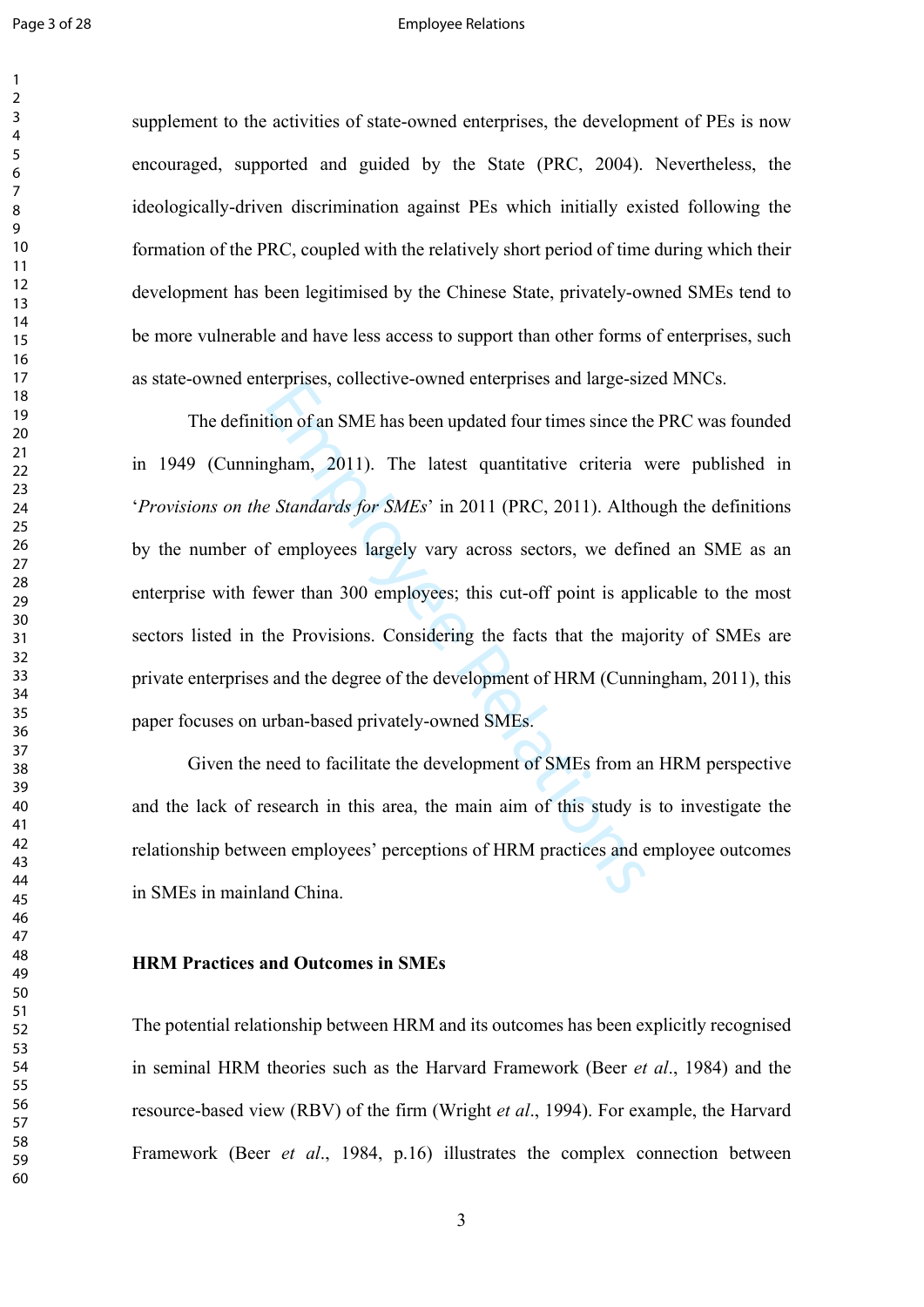Employees and improving organisational perfective advantage and improving organisational perfective advantage and improving organisational perfections ally-based rationale for analysing the relationship bickets and outcome '*stakeholder interests*', '*situational factors*', '*HRM policy choices*', '*HR outcomes*' and '*long-term consequences*' and has provided a fundamental reference point in HRM not only for theoretical development, but also for international and comparative studies (see Marchington, 2015). Similarly, while recognising various criticisms that have been levelled against it (see Boxall and Purcell, 2011; Saridakis *et al*., 2017), RBV has offered a particularly helpful contribution to HRM empirical research as it justifies the strategic value of HRM to an organisation by highlighting the role of human resources in achieving sustainable competitive advantage and improving organisational performance (Hailey *et al* ., 2005). As such, HRM theories such as the Harvard Framework and the RBV provide a solid theoretically-based rationale for analysing the relationship between HRM determinants, choices and outcomes especially when this analysis is focused on geographical contexts and sectors such as SMEs in China which have yet to receive widespread attention in HRM literature.

It is noted that the linkage between HRM practices and performance in various types of firms has been widely studied (Krishnan and Scullion, 2017; Lee *et al*., 2010; Zheng *et al*., 2009). Specifically, much attention has been paid to performance at the organisational level as measured by indicators such as productivity, turnover, profitability, sales growth, return on investment, firm innovation (Ceylan, 2013; Chowhan, 2016; Wright *et al*., 2005; Zheng *et al*., 2009). Employee outcomes focusing on individual attitudes and behaviours play a mediating role between HR-performance linkage, which is theoretically supported by the Harvard Framework and which has been empirically examined by previous literature. For example, Katou and Budhwar's (2007) Greek-based research (N=600) found a positive relationship between staffing, development, compensation, involvement and job design and firm performance, mediating by staff skills, attitudes and behaviours. A recent study consisting of 448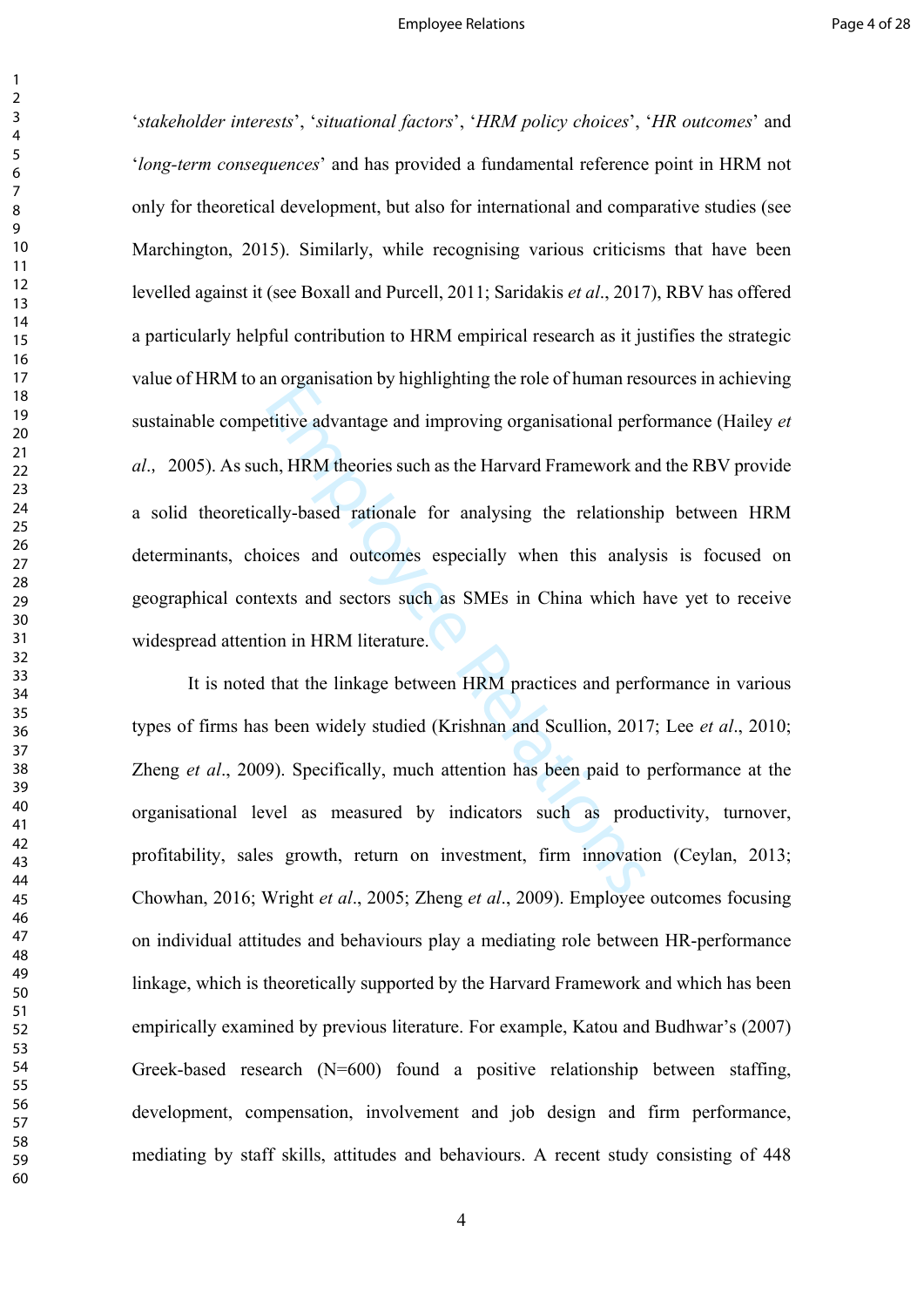#### Page 5 of 28 **Employee Relations**

privately-owned SMEs in the UK found the positive relationship between formal HRM practices and financial performance was moderated by employee satisfaction, but not by organisational commitment (Lai *et al*., 2017). In China, based on the analysis of 74 SMEs in ten big cities, Zheng *et al*. (2006, 2009) found that the adoption of a set of high performance and innovative HRM practices predicted enhanced financial and market performance through improved HRM outcomes.

# **Employees' perceptions of HRM Practices**

**Example 16 FORM Practices**<br>
portance of contextualised research which ex<br>
RM practices is emphasised and succinctly summari<br>
they draw attention, as follows, to the distinction be<br>
ices: "*Intended practices may or may no* The relative importance of contextualised research which explores employees' perceptions of HRM practices is emphasised and succinctly summarised by Storey et al. (2010: 305) when they draw attention, as follows, to the distinction between intended and actual HRM practices: "*Intended practices may or may not lead to actual practices; the effects of these actual practices are mediated by employees' perceptions and perceptions shape employees' attitudinal and behavioural responses*". Similarly, when exploring links between HRM system strength and employees' affective outcomes, Cafferkey *et al*. (2018: online, p.1) highlight the importance of research that: "*brings workers back into the debate by exploring employees' opinions of, and subsequent reaction to, HRM initiatives*". Cafferkey *et al*. (ibid) contend that employees view, in an attributional manner, HRM practices as indicators of organisational support; thus employees' perceptions of HRM practices may influence the human relations climate and, as a result lead to employee outcome behaviours.

This attributional approach complements earlier work on HRM system strength (Bowen and Ostroff, 2004: 207) which recognised HRM practices as "*communications from the employer to the employee*". Bowen and Ostroff conclude, however, that research on HRM practices has: "*typically relied on reports from a higher-level manager or HR*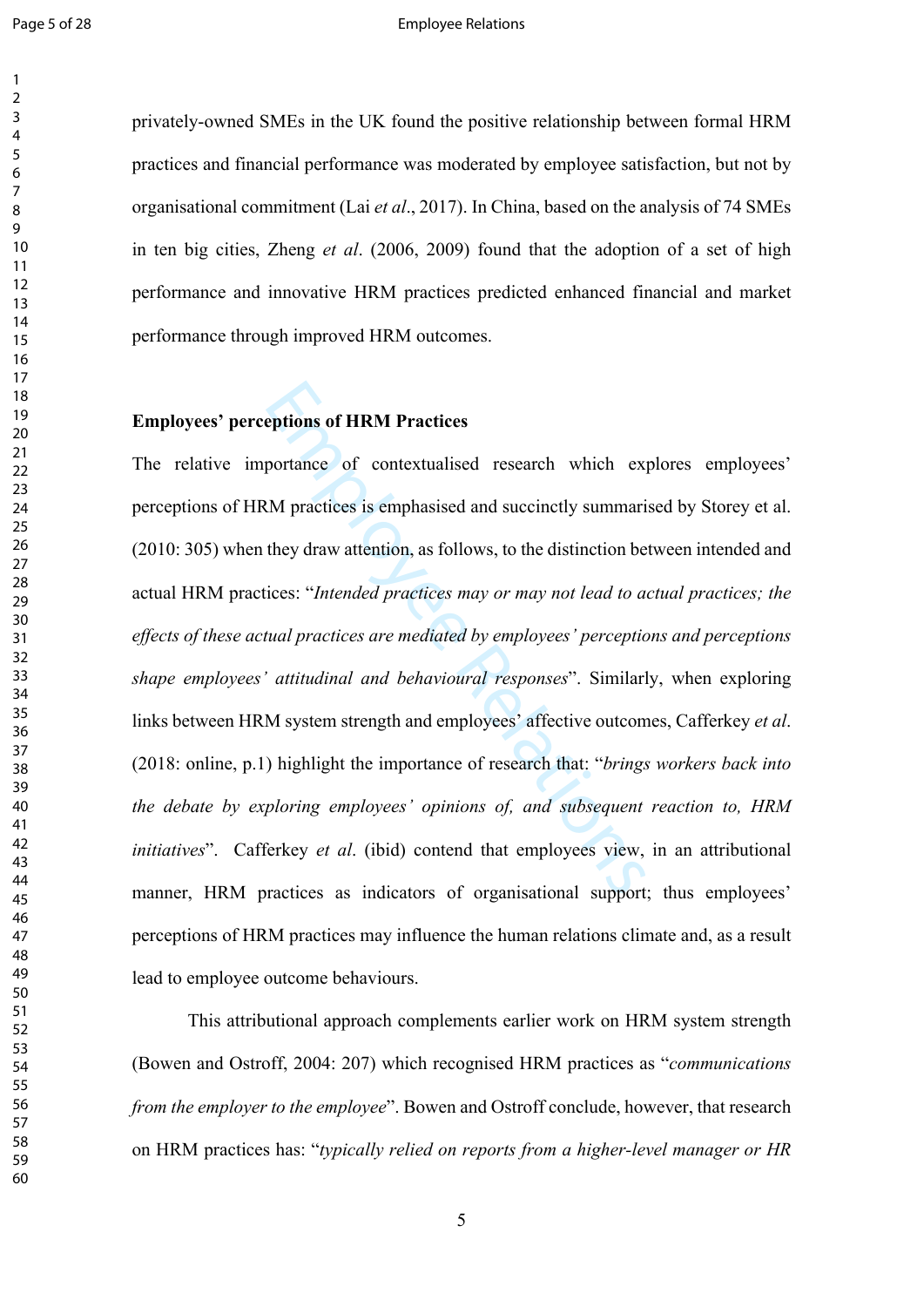*executive… we suggest that a better alternative is to assess these characteristics of the HRM system from employees themselves*" (ibid: 216). In relation to the measurement of the HRM system's visibility and consistency, Bowen and Ostroff (2004) point to the value of perception-oriented research which involves employees indicating the extent to which they feel HRM practices are utilised in the firm, as well as the extent to which employees feel they have personally experienced these practices.

r behavioural responses to these practices (Nishii  $\epsilon$  on this issue in China remains scarce in terms  $\epsilon$  on this issue in China remains scarce in terms  $\epsilon$  outs, a body of emerging research has focused on, for ent of Yet, despite the recognised association between employees' perceptions of HRM practices and their behavioural responses to these practices (Nishii *et al*.; 2008), SMEfocused research on this issue in China remains scarce in terms of scope and depth (Cooke, 2009). Thus, a body of emerging research has focused on, for example, the nature and the development of HRM in SMEs, HRM practices adopted in SMEs, the comparison of HRM practices between large/western firms and SMEs, factors in shaping HRM choices (Cooke, 2005; Cunningham, 2010; Cunningham and Rowley, 2008, 2010). Extremely limited attention has been paid, however, on examining employees' perceptions of HRM practices, especially with a focus on the individual level outcomes with the notable exception of the work of Zheng *et al*. (2006, 2009) though their research samples are not exclusive to privately-owned SMEs in China.

We respond to these gaps in literature by exploring employees' perceptions of HRM practices with reference to employee outcomes in the SME sector in China. For the purpose of this study, two specific employee outcomes have been placed under scrutiny, that is, organisational commitment and turnover intention. While recognising that a relationship may, in time, be shown to exist between these two outcomes (see Dhiman and Mohanty, 2010; Juhdi *et al*., 2013), both of these outcomes have, on the basis of existing literature, the potential to reflect employees' attitudes and behaviours in organisations at the individual level.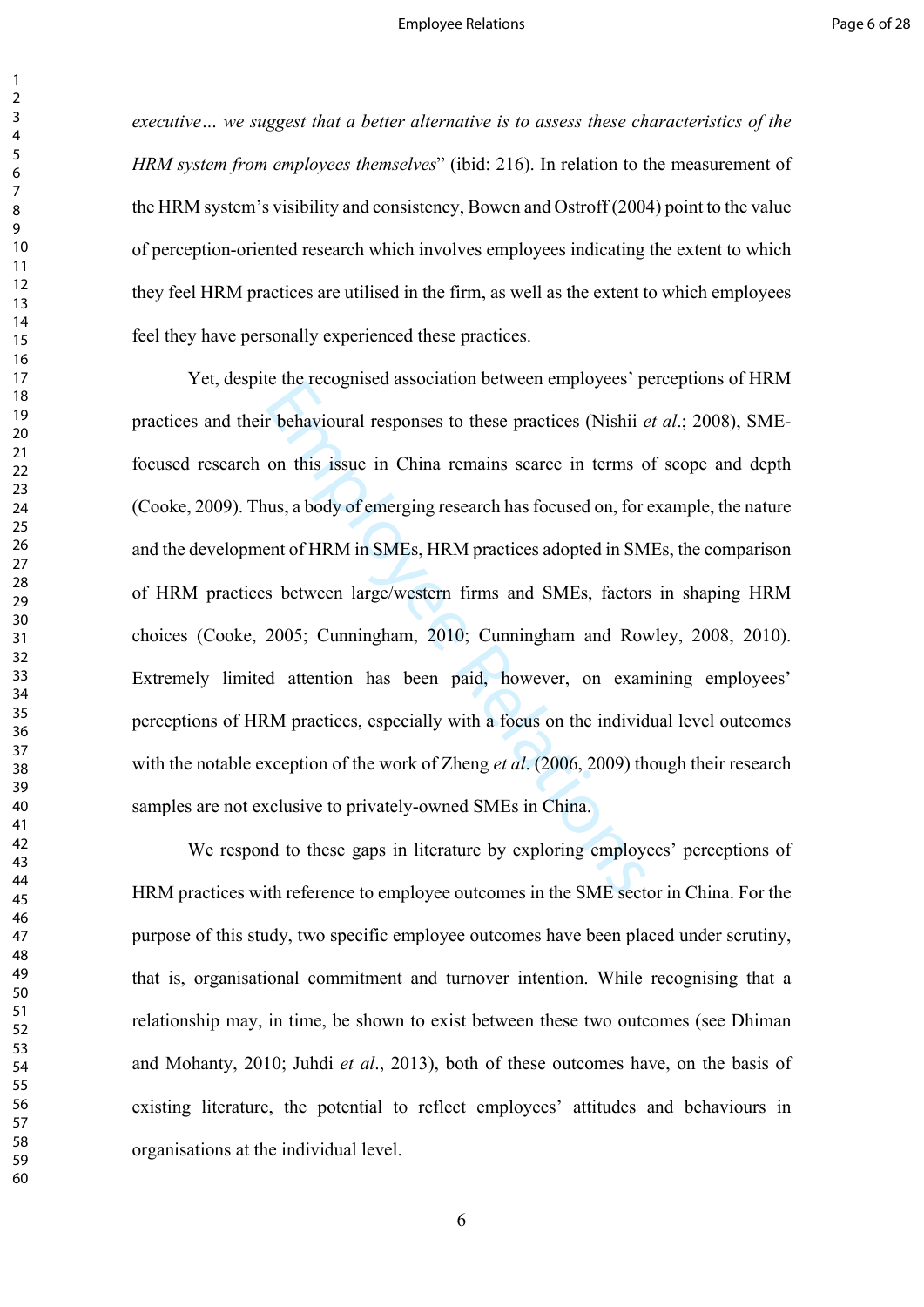# *Organisational Commitment (OC)*

mmitment (NC). The model has been widely a<br>espite the inconsistent reliability of results obtained<br>is (Eisinga *et al.*, 2010; Kehoe and Wright, 2013<br>gested that OC is closely associated with other<br>satisfaction, turnover From a theoretical perspective, organisational commitment represents a multidimensional concept intended to capture complicated human psychological and behavioural response in the workplace (Meyer and Allen, 1991). For example, the threecomponent model developed by Meyer and Allen (1991) proposes that OC has three distinct components, that is, affective commitment (AC), continuance commitment (CC) and normative commitment (NC). The model has been widely adopted in different cultural settings despite the inconsistent reliability of results obtained when assessing the three components (Eisinga *et al*., 2010; Kehoe and Wright, 2013). In addition, the literature has suggested that OC is closely associated with other predictors, such as absenteeism, job satisfaction, turnover and so forth (Eisinga *et al*., 2010; Lambert and Hogan, 2009; Meyer and Allen, 1991). More importantly, considering SMEs' vulnerable nature and limited resources, OC appears to have potentially important implications to SMEs in terms of strengthening the bond between organisations and individuals.

From an empirical perspective, although OC has been extensively studied, relatively few research studies have been conducted involving SMEs (Saridakis *et al*., 2013; Zheng *et al*., 2009). It is noted that SME-focused studies have sought to shed light on the relationships that exist between OC and variables such as career development and performance appraisal (Meyer and Smith, 2000), autonomy and supervision (Newman and Sheikh, 2012); and participation in training (Pajo *et al*., 2010). For example, the findings of one UK-based study indicate that the adoption of formal HRM practices increases OC in SMEs with low employee satisfaction (Saridakis *et al*., 2013). More specifically, however, the nature of the relationship that may exist between OC and HRM practices in SMEs, particularly in China, remains vague and requires further exploration.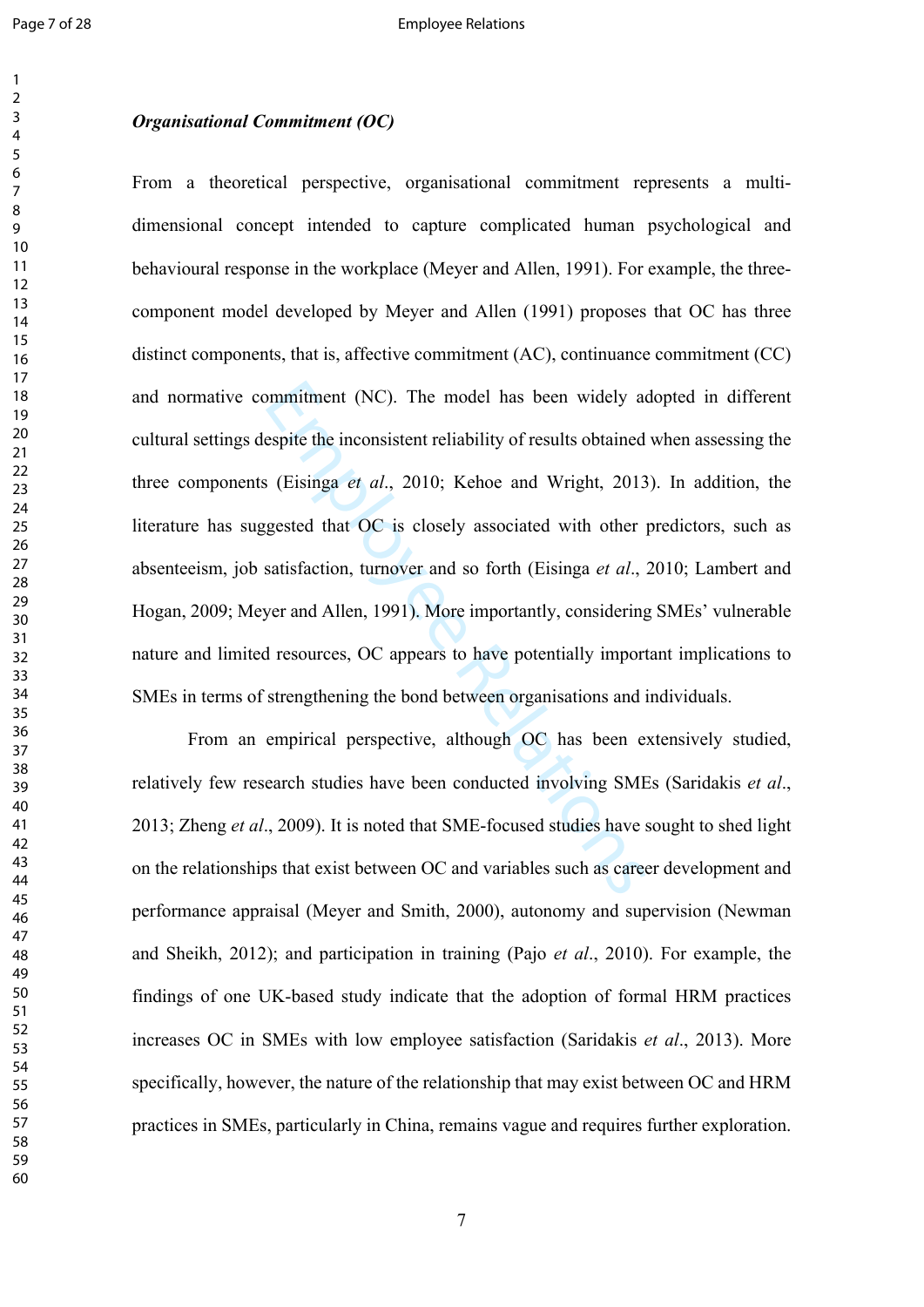Thus, it is rational and necessary to employ OC as one of the focused employee outcomes in this paper.

Based on the preceding discussion of the Harvard Framework suggesting the link between HRM practices and their outcomes, and prior empirical evidence, three research hypotheses in relation to OC in the SME sector in China have been formulated and are presented below.

*Hypothesis 1a*: The greater use of HRM practices will lead to higher affective commitment.

*Hypothesis 1b*: The greater use of HRM practices will lead to higher continuance commitment.

*Hypothesis 1c*: The greater use of HRM practices will lead to higher normative commitment.

# *Turnover Intention (TI)*

S 1a: The greater use of HRM practices will lead<br>that.<br>S 1b: The greater use of HRM practices will lead to<br>that.<br>S 1c: The greater use of HRM practices will lead to<br>that.<br>The star and the star and the star and the star and Existent literature has documented that high level of turnover can increase HR costs, decrease productivity, lose experienced employees and their established business network, and lower employee morale (Kuean *et al*., 2010; Lambert and Hogan, 2009). Given the lower levels of job security, lack of training and lack of growth opportunities, and less comprehensive compensation package compared with large scale enterprises, there is higher level of employee voluntary turnover in the SME sector in China; in turn, this turnover acts to constrain the growth of SMEs (Warner, 2011). The widespread labour shortage and imbalanced structure of the workforce in the Chinese labour market serve to worsen further the situation (Cooke, 2012; Cunningham and Rowley, 2008). Thus, it is necessary to explore further the issue of turnover in this context.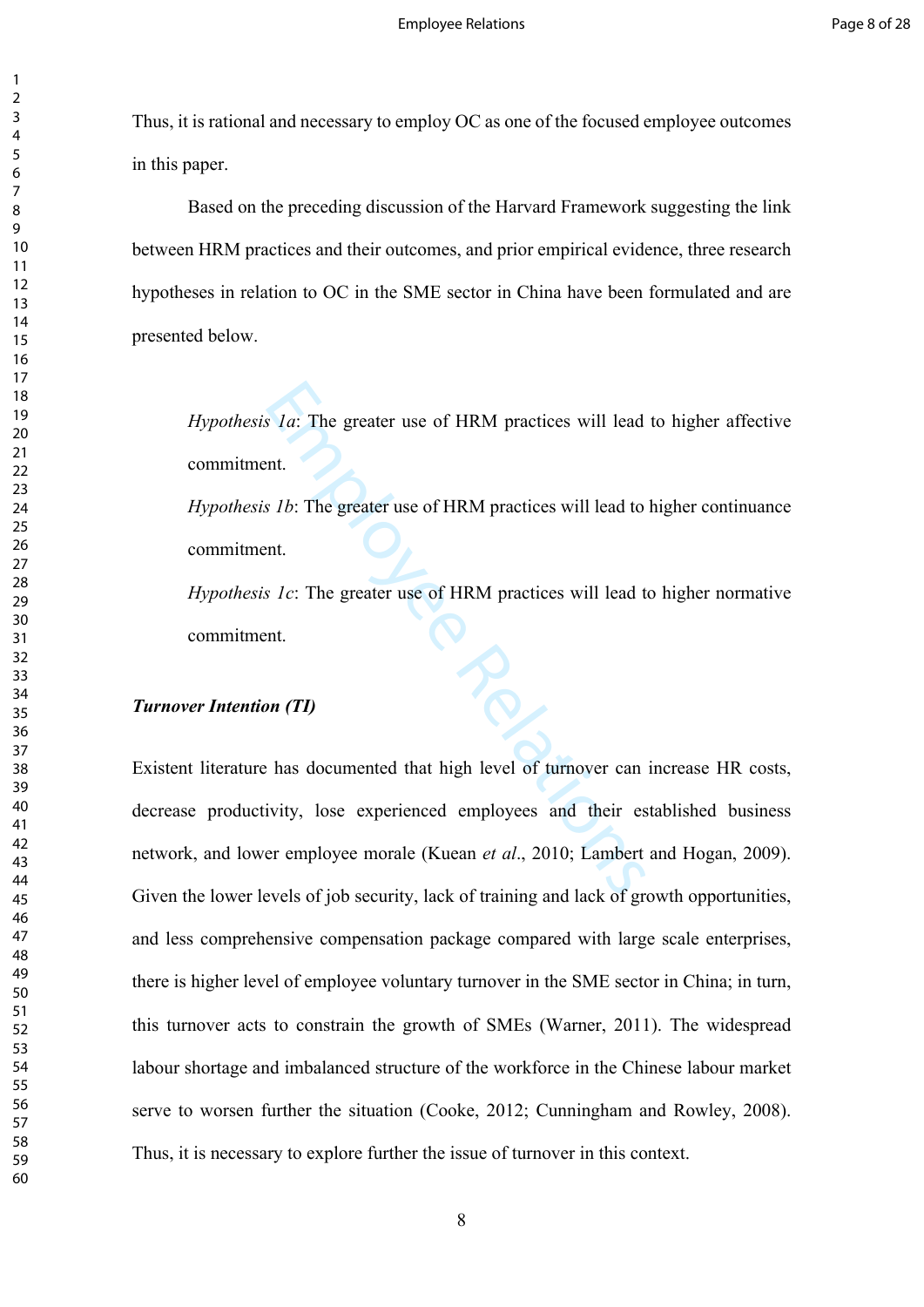#### Page 9 of 28 **Employee Relations**

er (EIRSSon et at., 2014). However, 11 at also mate<br>valored particularly within the SME sector. What<br>range of countries and sectors, tends to suggest tha<br>relationship between TI and HRM practices (see C<br>d Mohanty, 2010; F Turnover intention (TI) is widely considered to be a reliable and accurate predictor of voluntary turnover behaviour (Kim, 2014; Sun and Wang, 2017). As such, the turnover process can be composed of four levels, beginning with '*thinking of quitting*', followed by an '*intention to search*', an '*intention to quit / stay*' and eventually leading to the decision to '*quit / stay*' (Mobley *et al*., 1978, p.410). Empirically, substantive evidence exists to explain the relationship between HRM practices and turnover at the organisational level (Eriksson *et al*., 2014). However, TI at the individual level remains relatively underexplored particularly within the SME sector. What evidence that has emerged across a range of countries and sectors, tends to suggest that there is a direct or indirect negative relationship between TI and HRM practices (see Cegarra-Leiva *et al*., 2012; Dhiman and Mohanty, 2010; Fabi *et al*., 2015; Juhdi *et al*., 2013). Inconsistent results are found in the SME sector. A study consisting of 232 family-owned SMEs in Austria and Hungary concluded that the strengthening of family status and influence, when coupled with the adoption of high performance work practices, exerts a positive influence on employee retention (Pittino *et al*., 2016). Similarly, Cegarra-Leiva *et al*.'s (2012) work with a sample of 110 SMEs suggests that the work life balance supportive culture negatively predicts TI rather than the actual practices. Pajo *et al*. (2010) concluded that participation in more formal T&D activities tends to lower employee TI. However, with the notable exceptions of the above studies, there is a paucity of evidence relating to HRM and TI in the SME sector, especially in SMEs in China. Therefore, the research hypothesis in relation to TI has been formulated as below.

*Hypothesis 2*: The greater use of HRM practices will lead to lower turnover intention.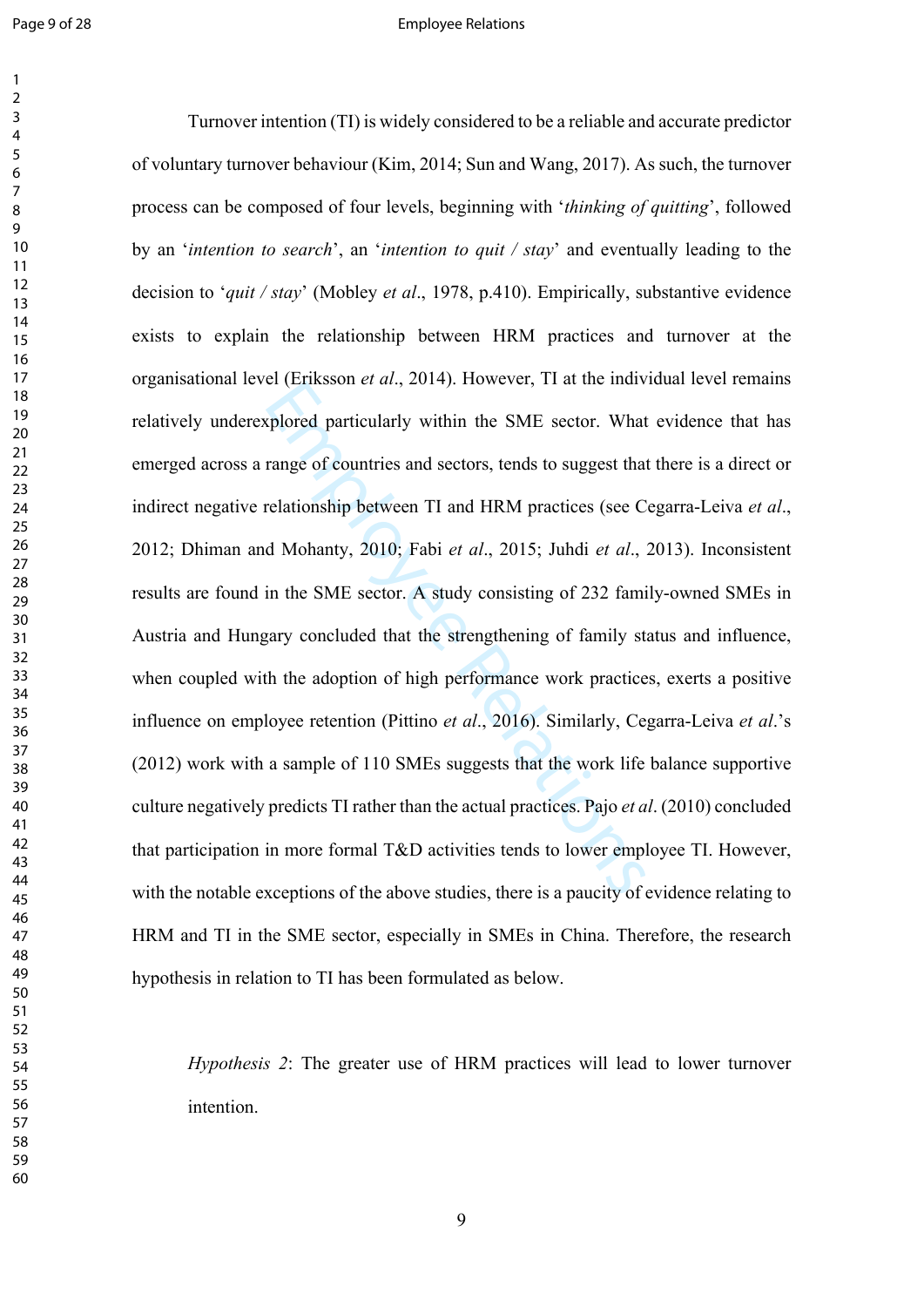#### **Methodology**

### *Sample*

In FIRIM research in Chinese contexts (Cat *et al., 2*<br>ao, 2010; Zheng *et al.*, 2006). We sampled in two<br>agsu is located at eastern coastline, which is the ce<br>ne of the most economically developed regions in C<br>ina. It is Given that China is a relationship-based society, a non-probability sampling method, snowball sampling, was adopted to help to overcome the documented difficulties involved in identifying, gaining access to, and sampling SMEs in China. This method has been widely used in HRM research in Chinese contexts (Cai *et al*., 2011; Cunningham, 2010; Kim and Gao, 2010; Zheng *et al*., 2006). We sampled in two provinces, Jiangsu and Shaanxi. Jiangsu is located at eastern coastline, which is the centre of the Yangtze River delta. It is one of the most economically developed regions in China. Shaanxi is in western inland China. It is the centre of the five north-western provinces, which is typical in the north-western region. These two provinces are representative of eastern coastal and western inland China.

343 questionnaires were distributed to employees working at various levels in 24 privately-owned SMEs. 284 questionnaires were returned and 227 were valid, representing a response rate of 66%. On average, nine valid questionnaires were collected per firm  $(SD = 4.4)$ . The questionnaires were delivered and collected in groups either by the researchers or by the HR managers while the researchers were present at the firms. Envelopes were provided to keep the responses anonymous. 58.6% of the respondents were between 21-30 years old, followed by the group of 31-40 (32.2%). The average tenure of the respondents was  $31.3$  months  $(SD = 30.3)$ .  $78.9\%$  of the respondents had a professional college degree or a higher qualification. 12 of the 24 SMEs were located in Shaanxi and the other half were in Jiangsu Province; 38% of them were in the manufacturing sector and 62% were in the service sector. The longevity of the SMEs ranged from three to 18 years with a mean of 10.2 years  $(SD = 4.7)$ .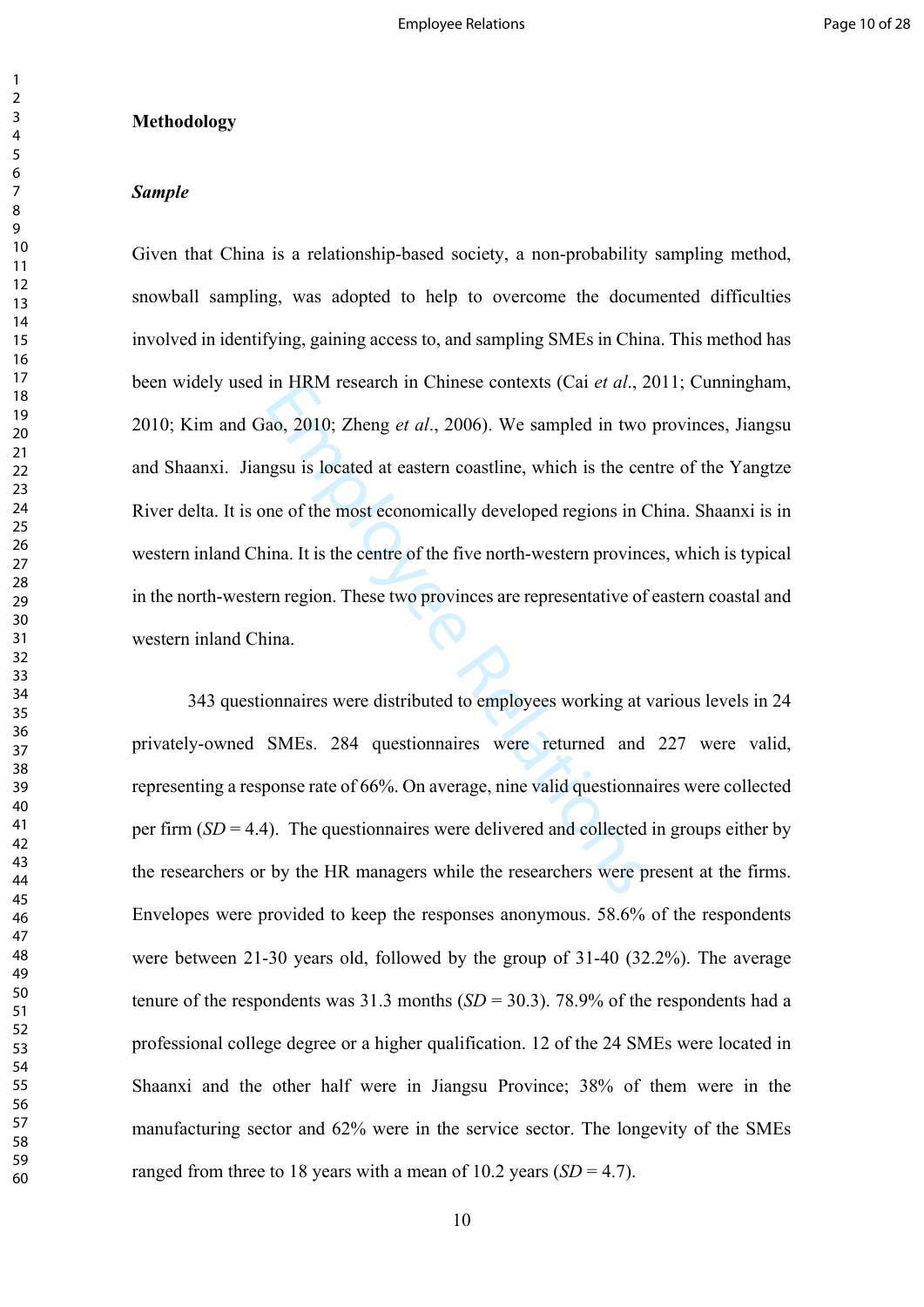#### $\overline{2}$  $\overline{\mathbf{3}}$  $\overline{4}$  $\overline{7}$

 

#### *Measures*

asured by 39 items (Cronbach's  $\alpha$  = 0.95). The resp<br>particular HRM practice in their organisations.<br>RM literature with a focus on SMEs (Cunninghan<br>ng *et al.*, 2006). They reflect key aspects of HRM<br>election, T&D, perfo In this study, we adopted the approach of Cafferkey et. al. (2018: online p.17) which, in a Malaysian context, placed: "*the employee and their perceptions of HRM as the basis of understanding*" in order to overcome: "*bias in terms of traditional/orthodox Westernized research paradigms through privileging organizational and managerial vested interests over other stakeholder groups*". Employees' perceptions relating to the use of HRM practices were measured by 39 items (Cronbach's  $\alpha$  = 0.95). The respondents were asked about the use of particular HRM practice in their organisations. These items were designed using HRM literature with a focus on SMEs (Cunningham, 2010; Kotey and Slade, 2005; Zheng *et al*., 2006). They reflect key aspects of HRM practices including recruitment and selection, T&D, performance management, reward management and HR planning, such as the presence of written HRM documents and the use of forms, selection methods, induction programmes, T&D frequency, performance appraisals, feedback, incentive schemes, pay level and non-monetary rewards, and HR planning techniques. An example item is "To get my job here, I needed to take an interview". A five-point Likert scale was used to assess each item  $(1 =$  strongly disagree,  $5 =$  strongly agree). In order to avoid multi-collinearity and to identify the underlying clusters of practices, factor analysis was performed prior to multiple regression analysis (Field, 2013). By adopting the criterion of eigenvalues (>1) and considering the scree plot, five factors were retained, explaining 52.4% of variance in total. After rotation and examination of items' loadings on factors, these factors reflect five clusters of HRM practices by function, they are, staffing, training and development (T&D), performance management (PM), reward management (RM) and HR planning (HRP) practices respectively. The Cronbach's *α* reliability coefficients of the sub-scales were 0.84 (staffing), 0.91 (T&D), 0.76 (PM), 0.86 (RM), and 0.82 (HRP).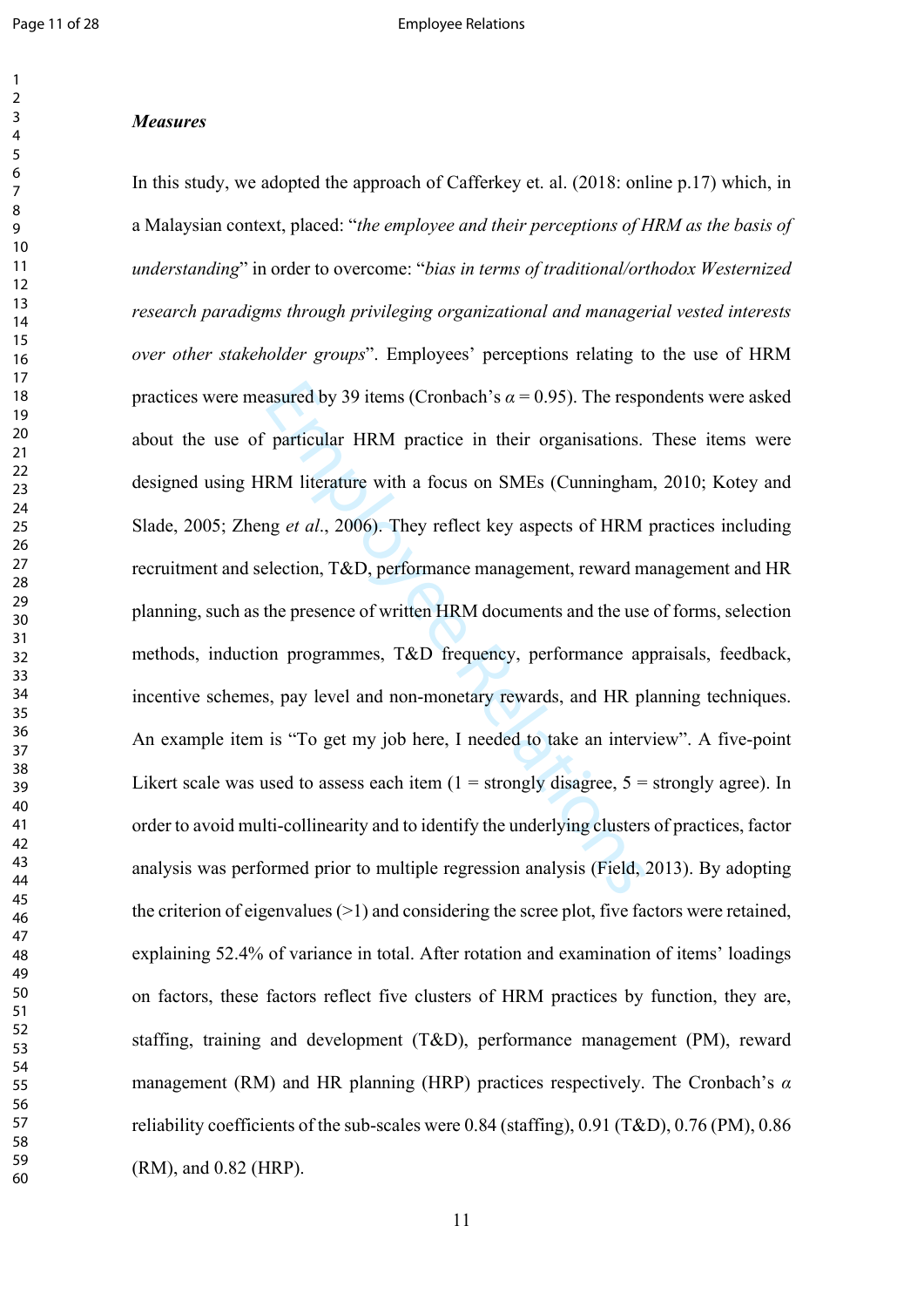*d* has been well accepted for representing high relia<br>d has been well accepted for representing high relia<br>efficients of sub-scales of AC, CC and NC were (<br>de further support for Nazir *et al.*'s (2016) assertion<br>ce in th AC, CC and NC were measured by three items for each using a five-point Likert scale (1= strongly disagree, 5= strongly agree). An abridged version of the scale developed by Meyer *et al.* (1993) was adopted. The scores of these individual variables were taken as the average of scores of three items. An example item for AC is: "I would be very happy to spend the rest of my career with this organisation". Nazir *et al*. (2016, p. 605) note that Meyer *et al*.'s (1993) commitment scale has been: "*... extensively used in numerous geographical and organizational context, including those involving Chinese subordinates ...and has been well accepted for representing high reliability and validity*". The reliability coefficients of sub-scales of AC, CC and NC were 0.83, 0.60 and 0.79 respectively provide further support for Nazir *et al*.'s (2016) assertion though, in order to maintain confidence in the reliability of the findings, the CC variable was not included in the following analysis and Hypothesis 1b was not tested.

Turnover intention was measured by three items (Cronbach's  $\alpha$  = 0.94) reflecting the first to third mental stages of turnover identified by Mobley *et al*. (1978). An example item is "I am thinking about quitting my current job in the near future". A five-point Likert scale was applied with response categories ranging from 1 (strongly disagree) to 5 (strongly agree).

Firm size, length of service, rank, and gender were controlled for the prediction of employee outcomes since it has been suggested that these variables may exert a potential impact on OC and TI (Kuvaas, 2008; Zheng *et al*., 2006). In this study, size is the number of full-time employees hired by organisation. Rank indicates whether a respondent is managerial or non-managerial staff. Dummy variables were created for gender and rank.

As the data are cross-sectional and self-reported, common method variance (CMV) may be a potential threat to the interpretations of relationships among variables

 $\mathbf{1}$  $\overline{2}$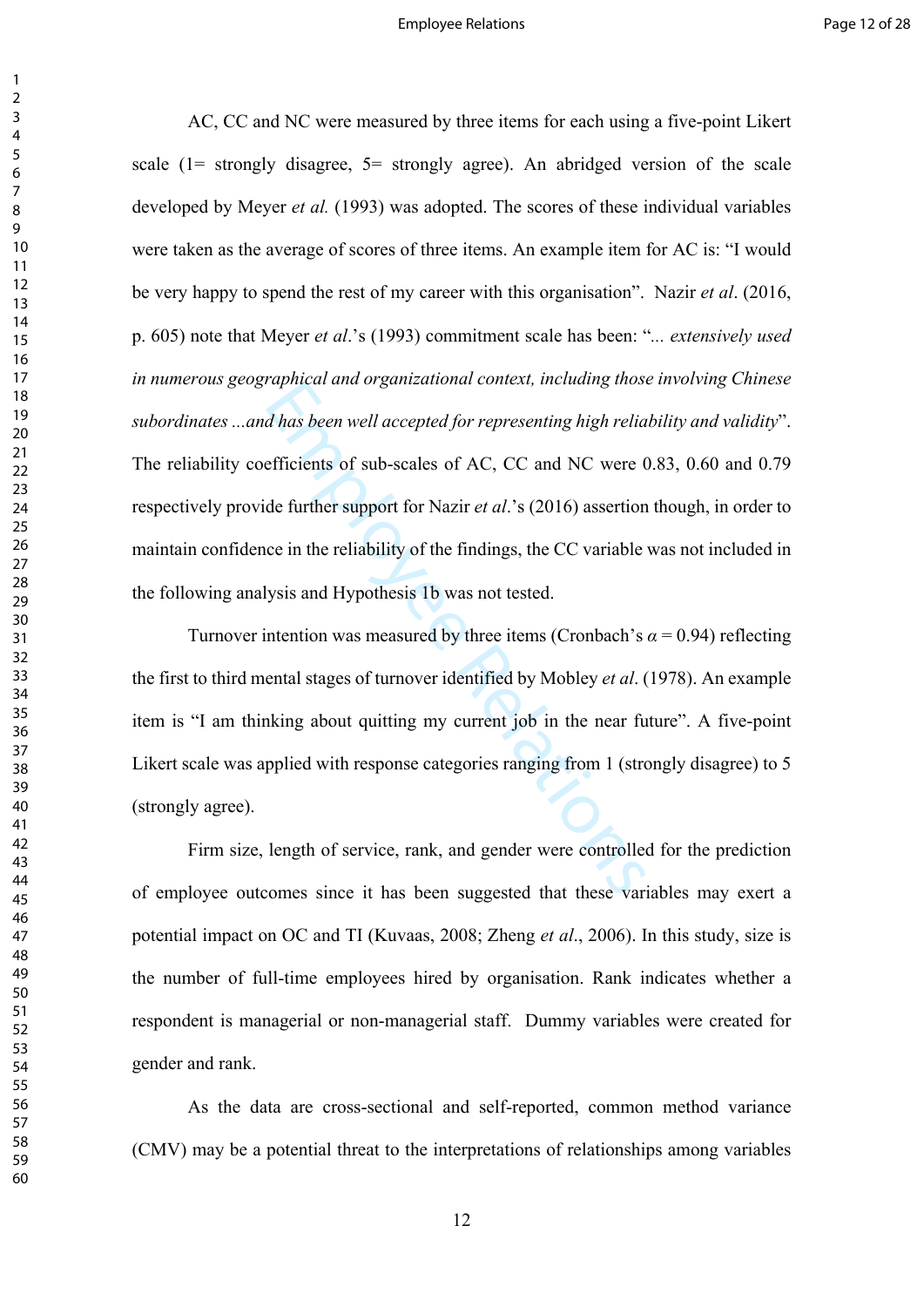#### Page 13 of 28 **Employee Relations**

(Podsakoff *et al*., 2003). Thus, some actions were taken to minimise common method bias such as emphasising to respondents that their responses would be anonymised and also the need for them to respond honestly; these actions have been highlighted as procedural remedies to reduce respondents' evaluation apprehension (ibid, 2003). Further, the widely employed statistical technique, Harman's single-factor test, was also conducted to diagnose potential bias. The result shows that more than one factor was extracted and no general factor accounted for the majority of the variance, indicating CMV is unlikely to be a problem in the current study (ibid, 2003).

#### **Results**

colonial factor accounted for the majority of the victorial factor accounted for the majority of the victory of the victorial server in the current study (ibid, 2003).<br>
escriptive statistics and Pearson product-moment<br>
esc Table 1 reports descriptive statistics and Pearson product-moment correlations among variables. The results showed that AC, NC and TI were significantly related to employees' perceptions of all HRM practices, indicating the predictions of this study are supported. In addition, rank showed significant correlations with all employee outcome variables and T&D and HRP practices. Size had significant relationship with staffing practices but not with others. Gender and length of service showed no statistically significant correlations with other variables.

[Take in table 1 here]

To test the research hypotheses, multiple regressions were performed. The results are outlined in Table 2. The analyses showed that all three models had statistically significant predictive power, suggesting all five groups of employees' perceptions of HRM practices were significant predictors ( $p < 0.01$ ) for AC, NC and TI, thus supporting Hypothesis 1a, 1c and 2. The tolerance values were greater than 0.1 and VIF values were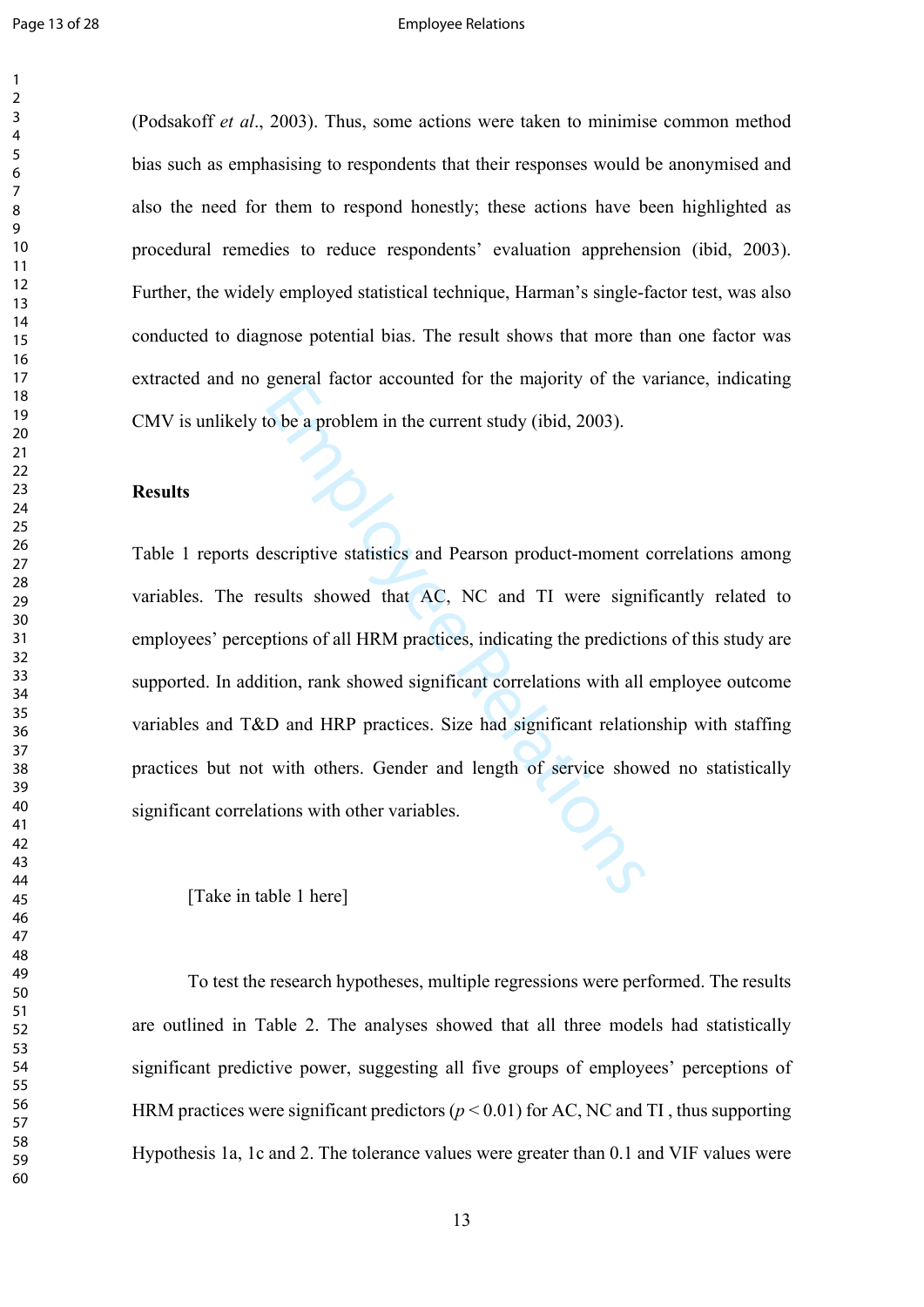less than 10, indicating multicollinearity was not a concern for the models (Orme and Combs-Orme, 2009). The adjusted *R²* values indicated that 65.3% of the variation in AC, 58.7% of the variation in NC and 60.7% of the variation in TI were explained by the five groups of HRM practices. It is reasonable to say that employees' perceptions of HRM practices adequately explain the variation in three employee outcome variables.

[Take in table 2 here]

to the predictive strengths of independent variat<br>uggested that T&D (AC:  $\beta$  = .484,  $p$  < .001; NC:  $\beta$  =<br>1) and RM practices (AC:  $\beta$  = .371,  $p$  < .001; NC:<br>5. .001) were the most important predictors for AC<br>ices (A Regarding to the predictive strengths of independent variables, the regression analyses further suggested that  $T&D$  (AC:  $\beta = .484$ ,  $p < .001$ ; NC:  $\beta = .471$ ,  $p < .001$ ; TI:  $\beta$  = -.469,  $p < .001$ ) and RM practices (AC:  $\beta$  = .371,  $p < .001$ ; NC:  $\beta$  = .335,  $p < .001$ ; TI:  $\beta$  = -.336,  $p$  < .001) were the most important predictors for AC, NC and TI in the models. PM practices (AC:  $\beta$  = .186,  $p$  < .001; NC:  $\beta$  = .167,  $p$  < .001) had the weakest strength for AC and NC. As for TI, staffing practices  $(\beta = -196, p < .001)$  were the weakest. All control variables showed non-significant effects with all *p* values of T tests greater than 0.05.

In summary, the results support the research hypotheses: the greater the perceived use of HRM practices, the higher level of employees' affective commitment and normative commitment, but the lower level of their turnover intention.

## **Discussion and conclusions**

This study examines how employees' perceptions of HRM practices impact on employee outcomes in Chinese privately-owned SMEs. The findings reveal that employees' perceptions of all five groups of HRM practices including staffing, T&D, PM, RM and HRP are significant predictors of AC, NC, providing a strong indication that the perceived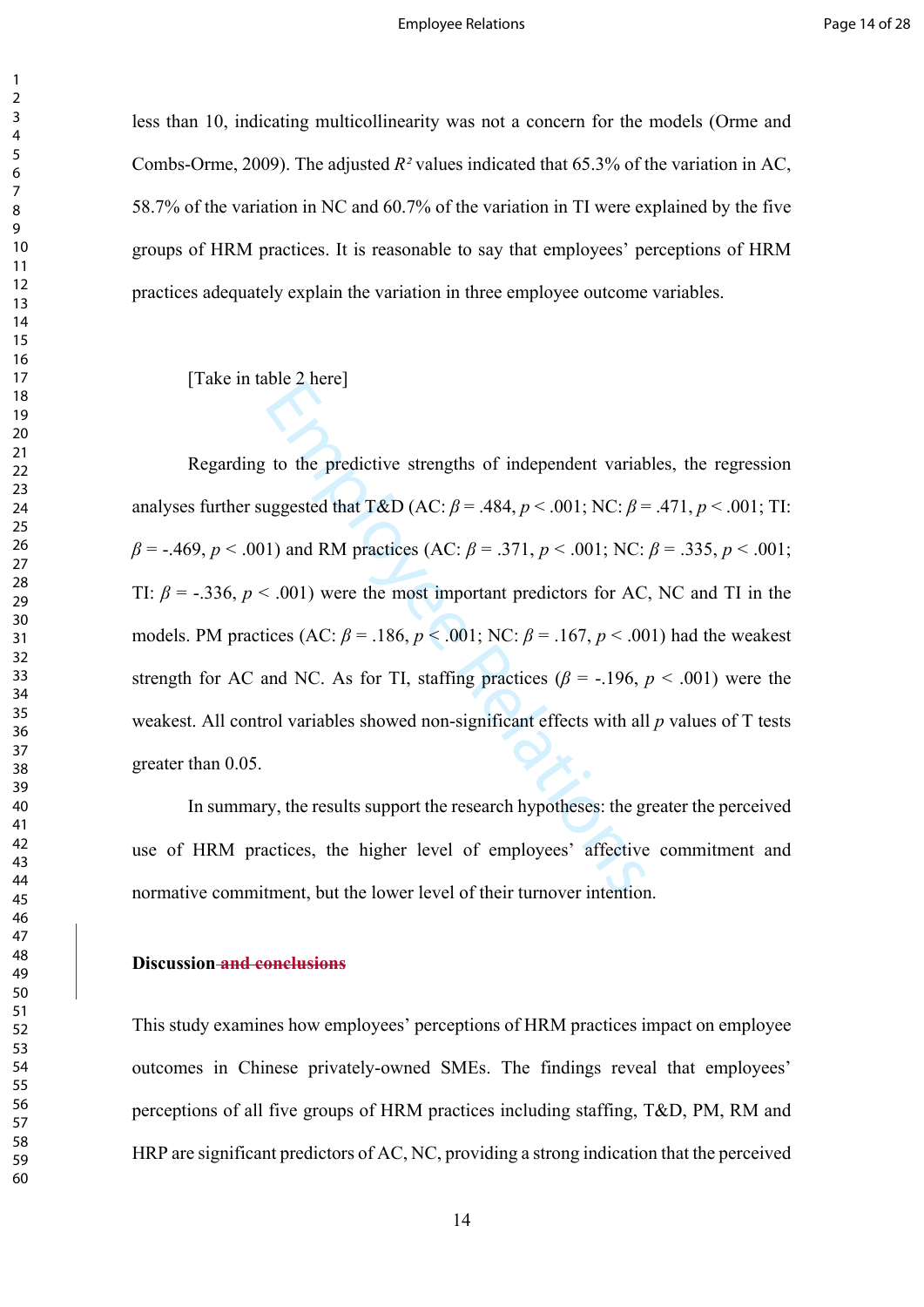#### Page 15 of 28 and 20 Employee Relations

es, though size shows a non-significant effect in the set, though size shows a non-significant effect in the set, similar results were obtained by Zheng *et al.* (of innovative HRM practices had positive effects or ed and use of sophisticated HRM practices increases employees' AC and NC. These results are partially in line with Meyer and Smith (2000)'s findings based on small firms in Canada, which suggested AC and NC were predicted by career development, benefits and performance appraisal practices but not by training practices. The findings are also partially consistent with Chew and Chan (2008) who found a positive relationship between OC and compensation, but a non-significant association with training and career development in large Australian firms. The inconsistency could be due to size, sector, and national differences, though size shows a non-significant effect in the current study. In the Chinese context, similar results were obtained by Zheng *et al*. (2009), who argued that the adoption of innovative HRM practices had positive effects on commitment. This study also compared and revealed the varying strengths of five clusters of HRM practices, suggesting employees' perceptions of T&D and RM practices are likely to have a stronger relationship with employee commitment than others.

Another key finding indicates that employee TI can be reduced by greater perceived use of the five groups of HRM practices in the SME sector. This finding is in line with previous studies which suggested a negative direct/indirect relationship between TI and actual/perception of HRM practices, especially between TI and compensation practices (Chew and Chan, 2008; Dhiman and Mohanty, 2010; Juhdi *et al*., 2013). The results further show that employees' perceptions of T&D practices have the strongest relationship with TI, followed by RM practices and others. Interestingly, this finding contrasts with Juhdi *et al*. (2013) who suggested T&D-related practices are not a significant predictor of TI, but supports Chew and Chan (2008) and Kuvaas (2008) who found a significant effect. A possible explanation for the contrasting findings might be the different nature of the organisations in the various samples and varying contextual factors.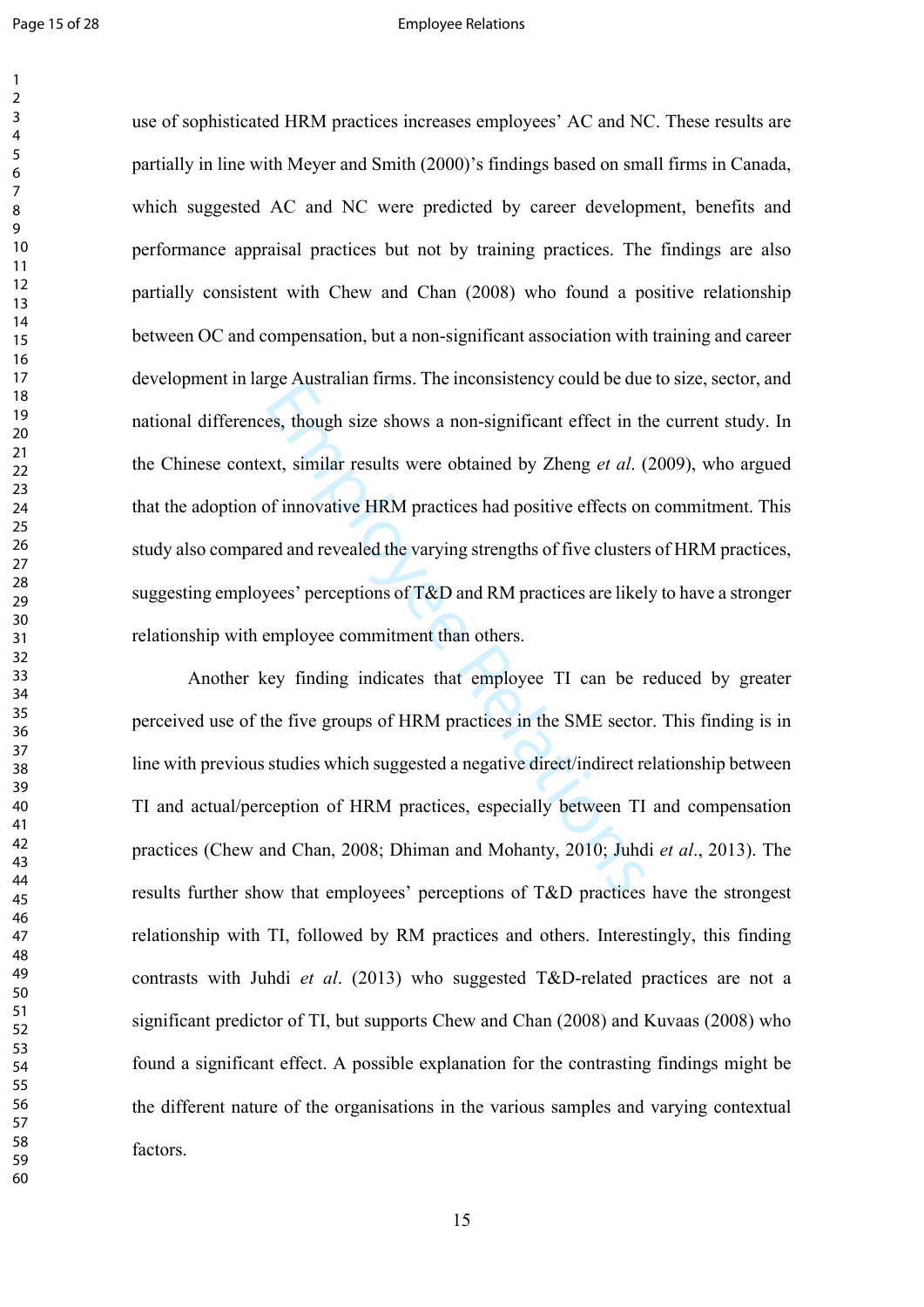The vulnerable nature of SMEs in China, the widespread labour shortage and structural conflict in Chinese labour market is noted above. As such, SMEs in China, especially those which are privately-owned, are often likely to struggle with limited budgets, employee commitment and the retention of a well-motivated and highly qualified workforce. The findings of this study provide some evidence that employees' perceptions relating to the application of HRM may offer a positive contribution to providing an effective approach to these problems. The findings have indicated that all of the HRM practices under scrutiny were positively related to employee commitment and reducing turnover intention. Given that the findings are based on the self-reported perceptions of employees, they emphasise the importance that SMEs should place on not only adopting and using the HRM practices in question but also communicating this use to their employees.

Example 18 and the maintings have<br>
Sunder scrutiny were positively related to employer<br>
intention. Given that the findings are based of<br>
ployees, they emphasise the importance that SMEs<br>
I using the HRM practices in questi Researchers have pointed out that HRM systems achieve better outcomes when different HRM practices are effectively integrated (Guest, 2001). Nevertheless, it should be highlighted that SMEs may not have sufficient resources to implement a complete bundle of practices. Thus, it may be necessary to prioritise those practices in order of importance. Our findings emphasise the relative importance of how employees perceive training and development activities in SMEs. However, earlier evidence shows that SMEs are unlikely to take T&D into account due to factors such as associated costs, long-term orientation, possible job hopping of well-trained employees and unperceived skill shortages by employers (Cunningham, 2010; Richbell *et al*., 2010). In essence, the perceived benefits of T&D may not be given due value in the short term by, for example, owners of SMEs. Yet, on the basis of our findings, T&D should be seen as a particularly useful activity for SMEs to engage in and internally market, not only to build competence, but also to increase commitment and retain employees.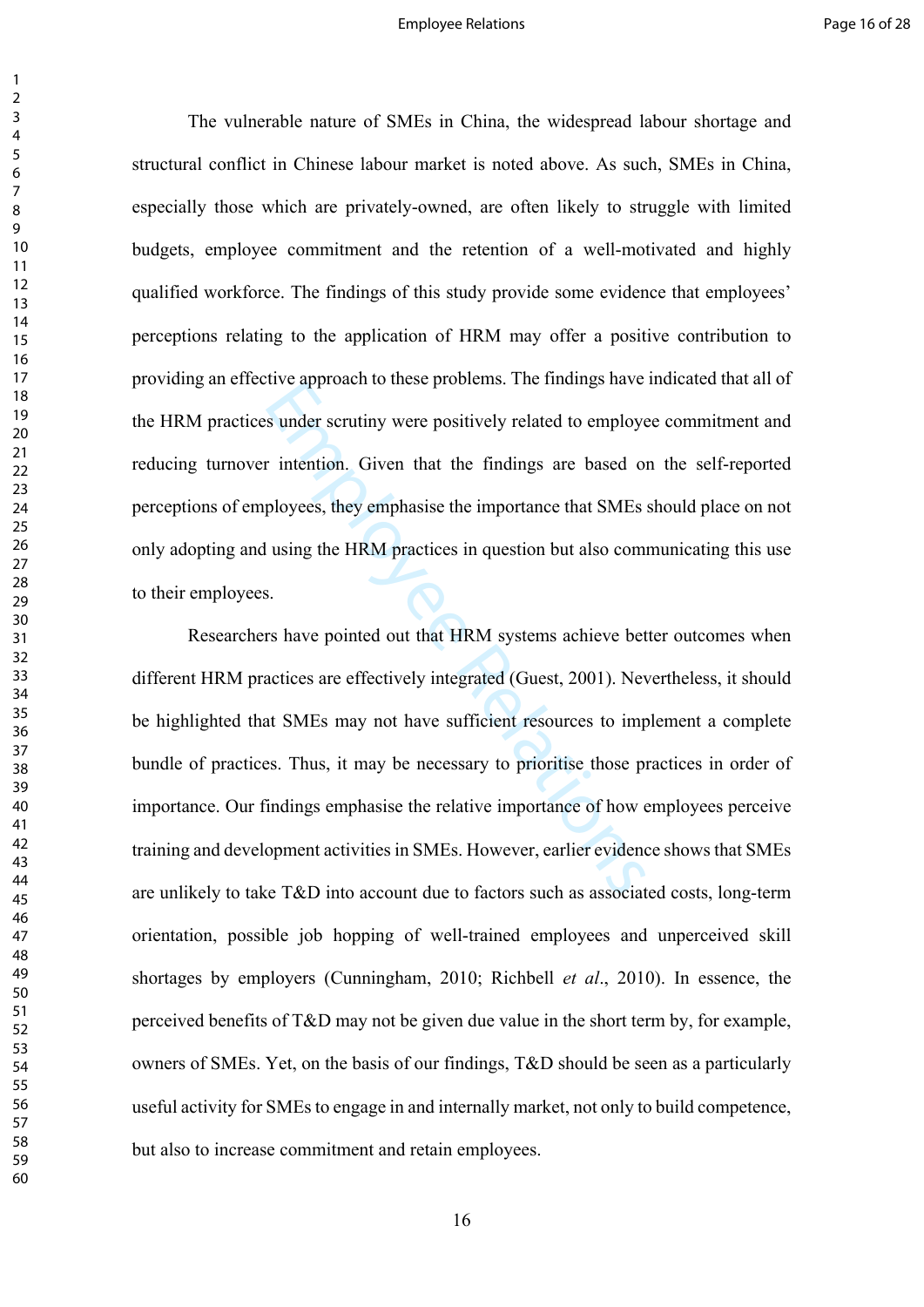#### Page 17 of 28 **Employee Relations**

See in large Hinlis. For example, in their staty of N<br>and Khan's (2012) found that compensation-relations<br>where S/managers as the most crucial part of HF<br>opple working in SMEs may tend to focus on competent employment rela Another key HR function in SMEs tends to be reward management. The positive impact of RM on commitment and turnover intention has been widely supported by previous research (Chew and Chan, 2008; Juhdi *et al*., 2013; Nazir *et al*., 2016). This is not surprising as compensation appears to be a key issue to employees in the SME sector. The reason might be related to SMEs' informal nature; in another words, their reputation, prospects for development, personal T&D opportunities and job security are hardly comparable to those in large firms. For example, in their study of  $N = 195$  SMEs based in Pakistan, Khan and Khan's (2012) found that compensation-related practices were considered by owners/managers as the most crucial part of HRM activities. The expectation of people working in SMEs may tend to focus on compensation rather than other aspects of the employment relationship. The findings of the current study indicate that increases in the perceived use of RM practices may help to contribute to improving employee outcomes with reference to OC and TI among employees of SMEs based in China.

At a more theoretical level, the findings of the current study provide strong support and add empirical evidence to the theoretical propositions underpinning the Harvard Framework. By revealing the relationship between employees' perceptions of HRM practices and HR outcomes, the findings demonstrate the importance and value of employing and, importantly, publicising the use of, formal HRM practices specifically in SMEs in China. The findings also echo the RBV by highlighting that affective aspects of the SMEs' workforce capacity can be enhanced by means of effective HRM practices. In addition, the current research provides a set of scales with conventionally acceptable reliability to measure HRM practices in the SME sector which could be used as a reference for future SME studies.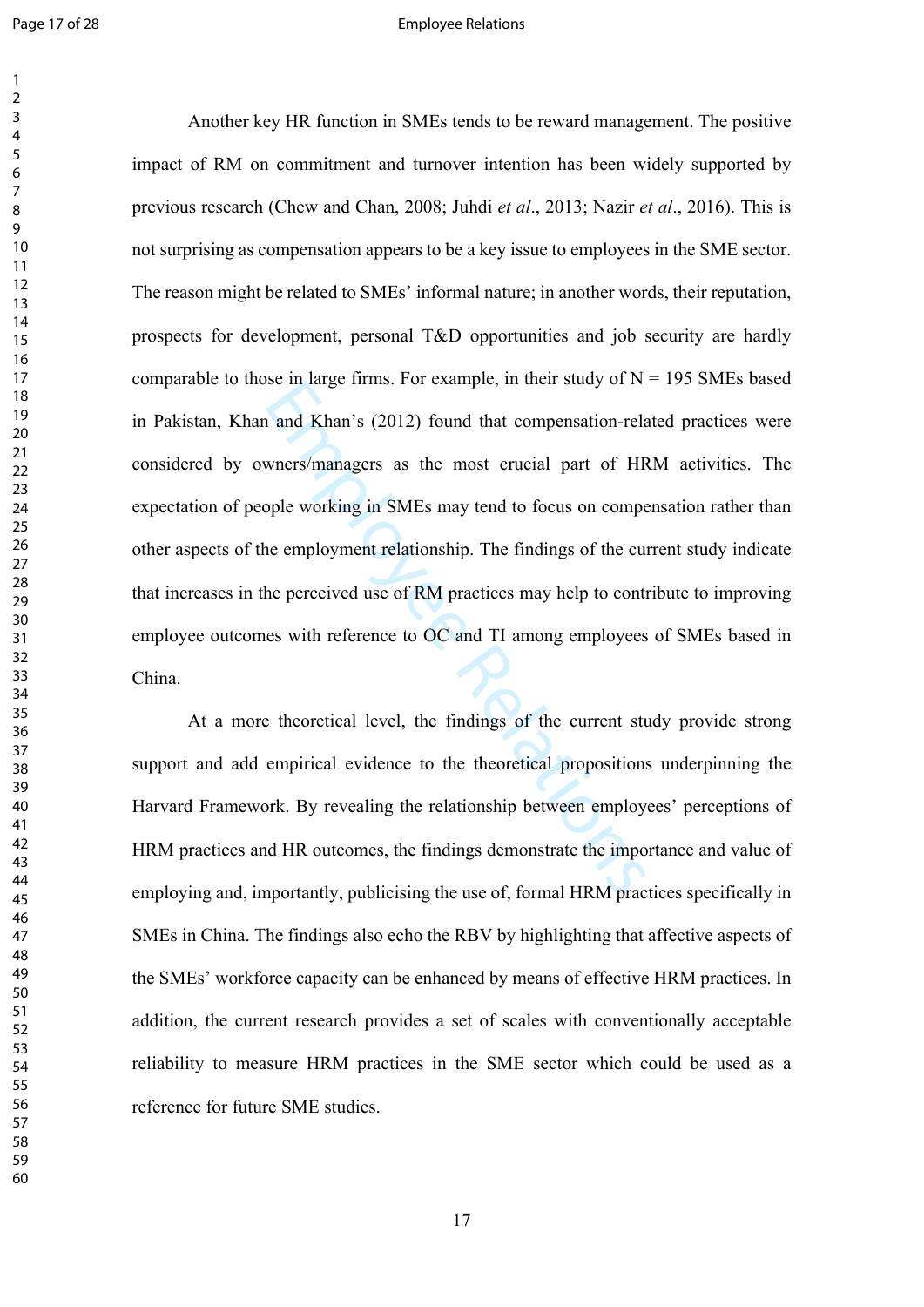Employee the ended are likely to differ in Chinese contexts. In p<br>
E likely to transfer to Chinese cultural settings whil<br>
sponse questionnaire scales may be more problema<br>
anations. One is whether CC is commonly underst<br> Hypothesis 1b was not tested because of the low reliability of CC sub-scale (Cronbach's  $\alpha$  < 0.7). The adopted sub-scale of CC seems to be problematic and not readily applicable to a Chinese sample. Such a result is consistent with prior studies in the Asian context, which suggested the reliability of CC data was relatively low while that of AC was relatively high (Cheng and Stockdale, 2003). Although Meyer and Allen's (1991) OC model and its measurement scales are well-established and widely employed in different settings, the findings of this paper provide evidence that the applicability and transferability of the model are likely to differ in Chinese contexts. In particular, measures of AC and NC are likely to transfer to Chinese cultural settings while data collection of CC using fixed response questionnaire scales may be more problematic. There could be two possible explanations. One is whether CC is commonly understood as a necessary component of OC; the other is how the CC concept is interpreted in the Chinese contexts. It would be interesting for future studies to explore if these three components are interpreted differently in western and Asian contexts and, if so, why.

# **Conclusion**

Overall, this paper extends knowledge about the effects of HRM practices in SMEs in China. It makes a contribution by helping to address the dearth of studies which have explored the effectiveness of HRM in this context by involving SMEs in both eastern and western China. Unlike more mainstream studies, the present study highlights that there is a relationship between employees' perceptions about the use of HRM practices and employee outcomes at the individual level. The findings are useful for SME owners and HR practitioners. This relationship between employees' perceptions of the use of HRM practices and employee outcomes in Chinese SMEs can be applied as a mechanism for generating desirable employee attitudes and behaviours, which, ultimately are likely to improve organisational performance. The findings also provide robust justification for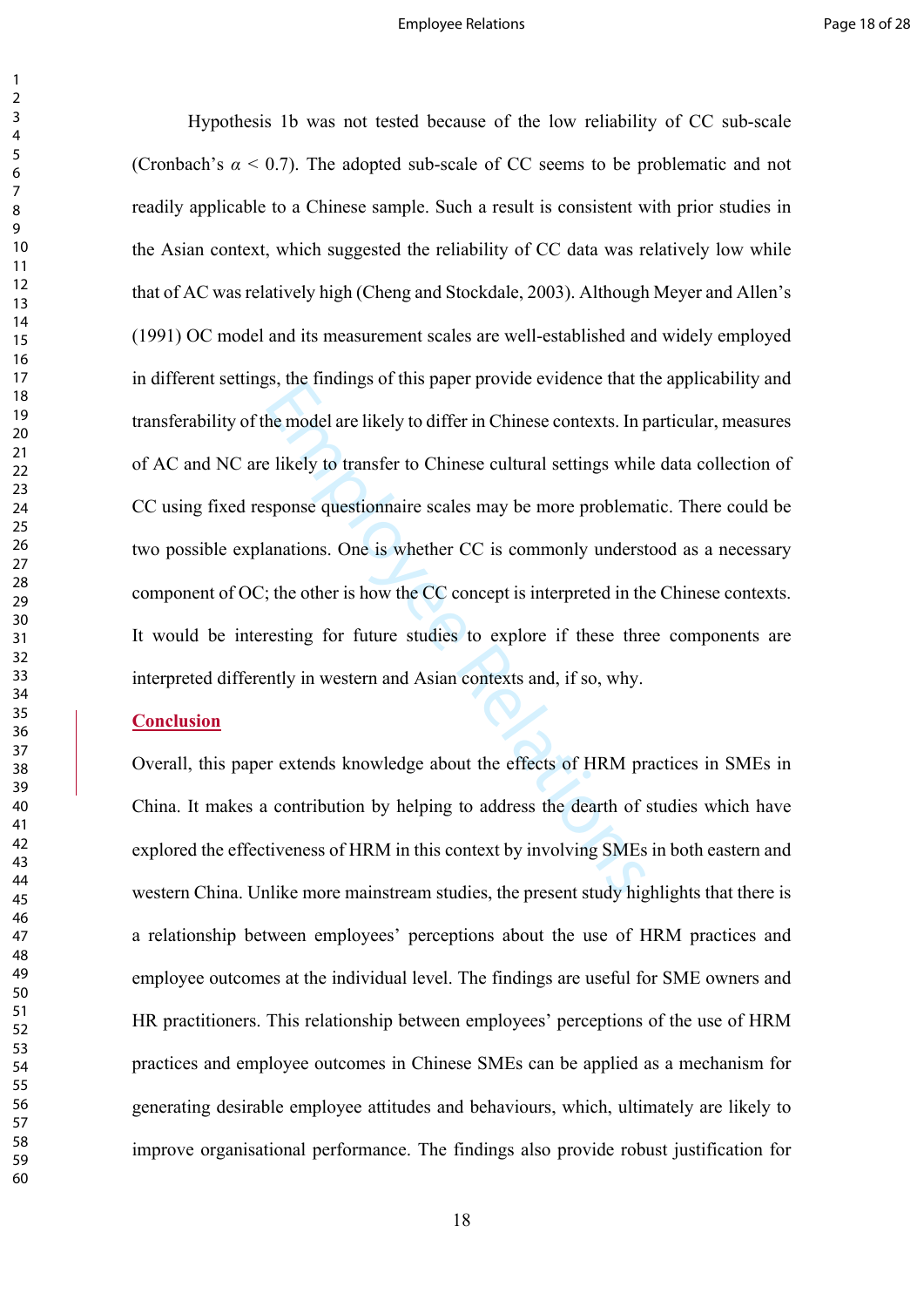#### Page 19 of 28 and 20 and 20 and 20 and 20 and 20 and 20 and 20 and 20 and 20 and 20 and 20 and 20 and 20 and 20 and 20 and 20 and 20 and 20 and 20 and 20 and 20 and 20 and 20 and 20 and 20 and 20 and 20 and 20 and 20 and 2

  attaching importance to implementing HRM in SMEs. The varying strengths of the five groups of HRM practices explored in this study could be used by resource-constrained SMEs to help inform HRM choices and optimise resource allocation.

the methodology relies on self-report attitudinal<br>the methodology relies on self-report attitudinal<br>ptions about the use of HR practices by their employ<br>tual HRM practices within the SME merits further<br>trained to determine Four important limitations of this research need to be acknowledged. First, the study examined five main groups of HRM practices; it is not claimed that these practices represent HRM in its entirety. Others HRM practices, linked more directly to topics such as work-life balance and the employment relationship could be investigated in future studies. Second, the methodology relies on self-report attitudinal scales relating to employees' perceptions about the use of HR practices by their employers; while valuable in their own right, the extent to which these perceptions are shared by SME owners and are reflective of actual HRM practices within the SME merits further research. Third, the study is not designed to determine issues of causality relating to the employees' perceptions of HR practices and employee outcomes such as turnover and commitment. For example, it may be hypothesised that relatively high levels of commitment may lead employees to hold relatively positive perceptions of HRM practices or, alternatively, employees' relatively positive perceptions of HRM practices may lead to relatively high levels of commitment. Fourth, the data were collected from two provinces and this may limit the generalisability of the findings (Sheldon and Sanders, 2016). While these two provinces tend to be representative of eastern and western China, future research could involve a larger number of SMEs drawn from more regions in China.

# **References**

Bai, Y., Yuan, J. and Pan, J. (2017), "Why SMEs in emerging economies are reluctant to provide employee training: evidence from China", *International Small Business Journal: Researching Entrepreneurship*, Vol. 35 No. 6, pp. 751-766.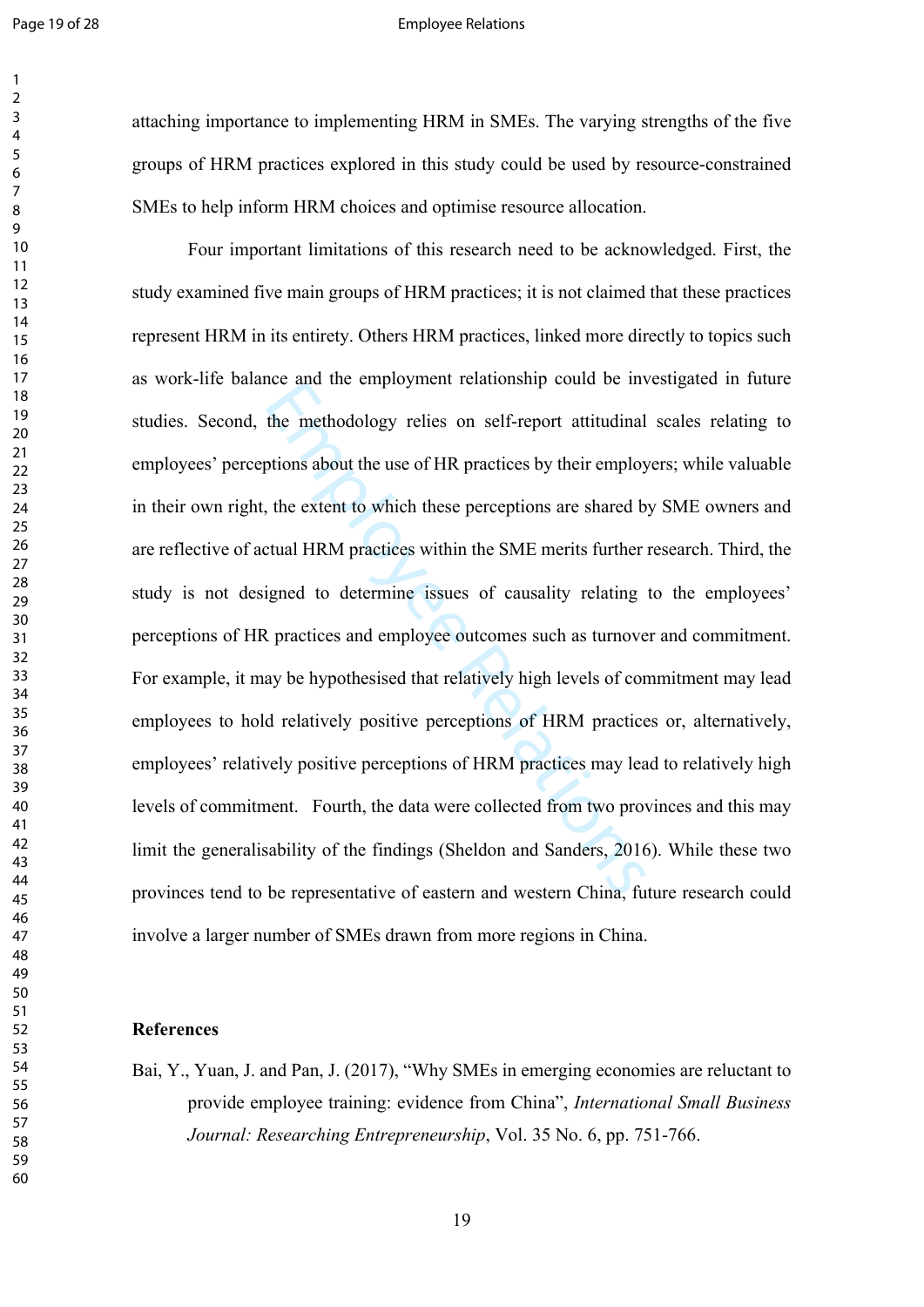- Beer, M., Spector, B., Lawrence, P.R., Mills, D.O. and Walton, R.E. (1984), *Managing Human Assets*, Free Press, New York.
- Bowen, D. E., and Ostroff, C. (2004), "Understanding HRM-firm performance linkages: the role of the "strength" of the HRM system", *Academy of Management Review*, Vol 29, pp. 203–221
- Boxall, P. and Purcell, J. (2011), *Strategy and Human Resource Management*, 3rd ed., Palgrave Macmillan, Basingstoke.
- Ins of TREW system stength and affective commutations and internal process climate", *International*<br> *Management*, DOI: 10.1080/09585192.2018.1448<br>
2018]<br>
L. and Chen, J. (2011), "Explaining the human res<br>
sof employees: Cafferkey, K., Heffernan, M., Harney, B., Dundon, T. and Townsend, K. (2018, "Perceptions of HRM system strength and affective commitment: the role of human relations and internal process climate", *International Journal of Human Resource Management*, DOI: 10.1080/09585192.2018.1448295 [accessed 12th November 2018]
- Cai, Z., Morris, J.L. and Chen, J. (2011), "Explaining the human resource management preferences of employees: a study of Chinese workers", *The International Journal of Human Resource Management*, Vol. 22 No. 16, pp. 3245-3269.
- Cegarra-Leiva, D., Sánchez-Vidal, M.E. and Cegarra-Navarro, J.G. (2012), "Work life balance and the retention of managers in Spanish SMEs", *The International Journal of Human Resource Management*, Vol. 23 No. 1, pp. 91-108.
- Ceylan, C. (2013), "Commitment-based HR practices, different types of innovation activities and firm innovation performance", *The International Journal of Human Resource Management*, Vol. 24 No. 1, pp. 208-226.
- Cheng, Y. and Stockdale, M.S. (2003), "The validity of the three-component model of organisational commitment in a Chinese context", *Journal of Vocational Behavior*, Vol. 62 No. 3, pp. 465-489.
- Chew, J. and Chan, C.C.A. (2008), "Human resource practices, organisational commitment and intention to stay", *International Journal of Manpower*, Vol. 29 No. 6, pp. 503-522.
- Chowhan, J. (2016), "Unpacking the black box: understanding the relationship between strategy, HRM practices, innovation and organizational performance", *Human Resource Management Journal*, Vol. 26 No. 2, pp. 112-133.
- Cooke, F.L. (2005), "Employment relations in small commercial businesses in China", *Industrial Relations Journal*, Vol. 36 No. 1, pp. 19-37.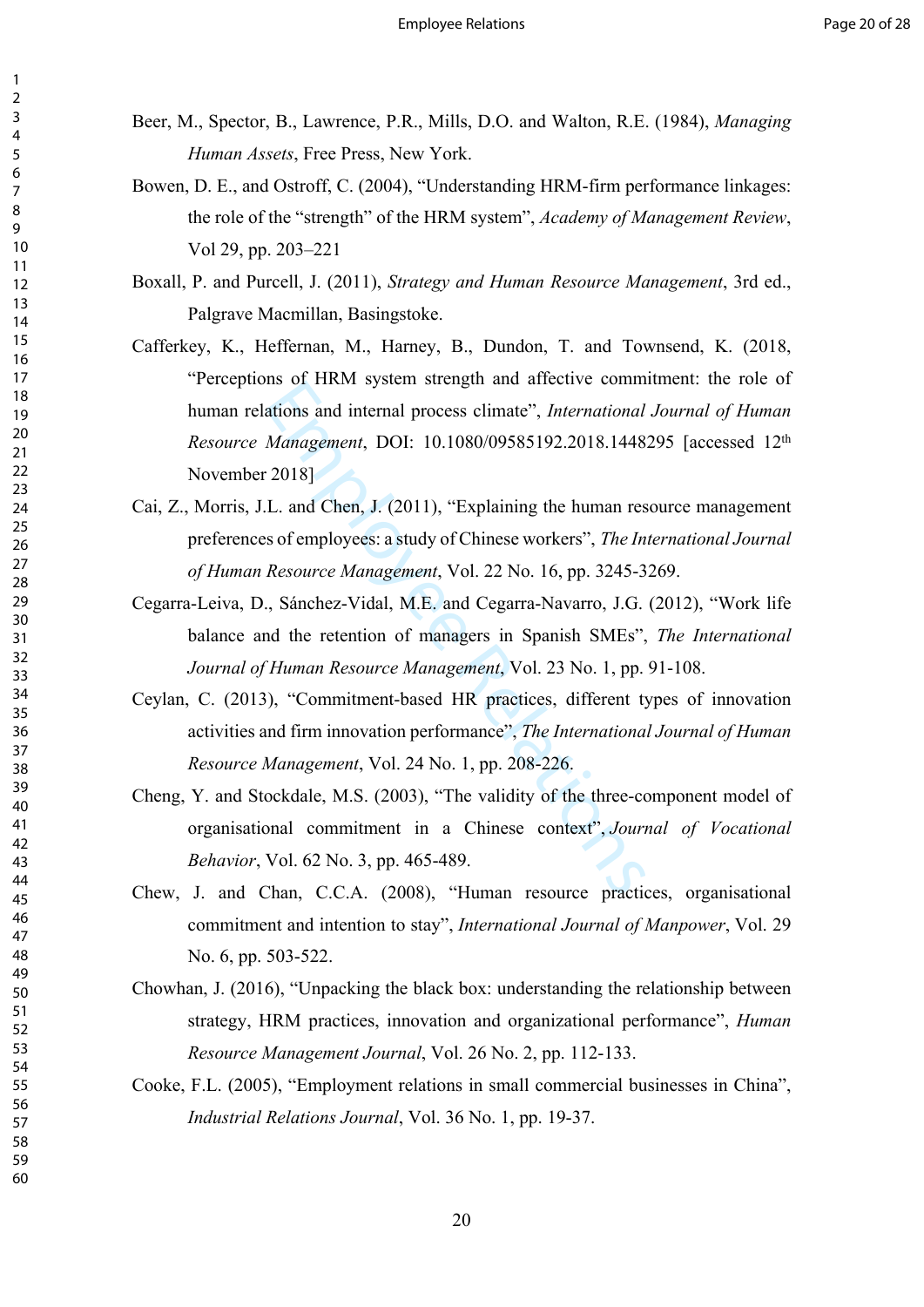| 1                            |  |
|------------------------------|--|
| 2                            |  |
| 3                            |  |
| 4                            |  |
| 5                            |  |
| 6                            |  |
|                              |  |
| 8                            |  |
| )<br>ι                       |  |
| 10                           |  |
| 11                           |  |
| $\mathbf{1}$<br>2            |  |
| $\overline{13}$              |  |
| 1<br>4                       |  |
| 15                           |  |
| 16                           |  |
| 1                            |  |
|                              |  |
| 18                           |  |
| 19                           |  |
| 20                           |  |
| $\overline{21}$              |  |
| $\overline{2}$<br>2          |  |
| $\overline{2}$<br>3          |  |
| $\frac{24}{3}$               |  |
| 25                           |  |
| 26                           |  |
| $^{27}$                      |  |
| 28                           |  |
| 9<br>$\overline{2}$          |  |
| 30                           |  |
| $\overline{\textbf{3}}$      |  |
| $\overline{\mathbf{3}}$<br>2 |  |
| $\overline{\mathbf{3}}$<br>ξ |  |
| $\frac{34}{3}$               |  |
| 35                           |  |
| 36                           |  |
| 37                           |  |
| 88                           |  |
| 39                           |  |
|                              |  |
| 40                           |  |
| 41                           |  |
| 42                           |  |
| 43                           |  |
| 44                           |  |
| 45                           |  |
| 46                           |  |
| 47                           |  |
| 48                           |  |
| 49                           |  |
| 50                           |  |
| 51                           |  |
| 5.<br>$\overline{c}$         |  |
| 5:<br>ξ                      |  |
| 54                           |  |
| 55                           |  |
| 56                           |  |
| 57                           |  |
| 58                           |  |
|                              |  |

59 60 Cooke, F.L. (2009), "A decade of transformation of HRM in China: a review of literature and suggestions for future studies", *Asia Pacific Journal of Human Resources*, Vol. 47 No. 1, pp. 6-40.

Cooke, F.L. (2012), *Human Resource Management in China: New Trends and Practices*, Routledge, Abingdon.

Cunningham, L.X. (2010), "Managing human resources in SMEs in a transition economy: evidence from China", *The International Journal of Human Resource Management*, Vol. 21 No. 12, pp. 2120-2141.

- Cunningham, L.X. (2011), "SMEs as motor of growth: a review of China's SMEs development in thirty years (1978-2008)", *Human Systems Management*, Vol. 30 No. 1-2, pp. 39-54.
- Cunningham, L.X. and Rowley, C. (2008), "The development of Chinese small and medium enterprises and human resource management: a review", *Asia Pacific Journal of Human Resources*, Vol. 46 No. 3, pp. 353-379.
- Cunningham, L.X. and Rowley, C. (2010), "Small and medium-sized enterprises in China: a literature review, human resource management and suggestions for further research", *Asia Pacific Business Review*, Vol. 16 No. 3, pp. 319-337.
- E. (2011), SNES as motel of growth: a review<br>ent in thirty years (1978-2008)", *Human Systems Me*<br>p. 39-54.<br>Z. and Rowley, C. (2008), "The development of<br>nterprises and human resource management: a rev<br>*Human Resources*, Dhiman, G.R. and Mohanty, R.P. (2010), "HRM practices, attitudinal outcomes and turnover intent: an empirical study in Indian oil and gas exploration and production sector", *South Asian Journal of Management*, Vol. 17 No. 4, pp. 74- 104.
- Eisinga, R., Teelken, C. and Doorewaard, H. (2010), "Assessing cross-national invariance of the three-component model of organisational commitment: a sixcountry study of European university faculty", *Cross-Cultural Research*, Vol. 44 No. 4, pp. 341-373.
- Eriksson, T., Qin, Z. and Wang, W. (2014), "Firm-level innovation activity, employee turnover and HRM practices - evidence from Chinese firms", *China Economic Review*, Vol. 30 September, pp. 583-597.
- Fabi, B., Lacoursière, R. and Raymond, L. (2015), "Impact of high-performance work systems on job satisfaction, organizational commitment, and intention to quit in Canadian organizations", *International Journal of Manpower* , Vol. 36 No. 5, pp. 772-790.

Field, A. (2013), *Discovering Statistics Using IBM SPSS Statistics*, 4th ed., Sage, London.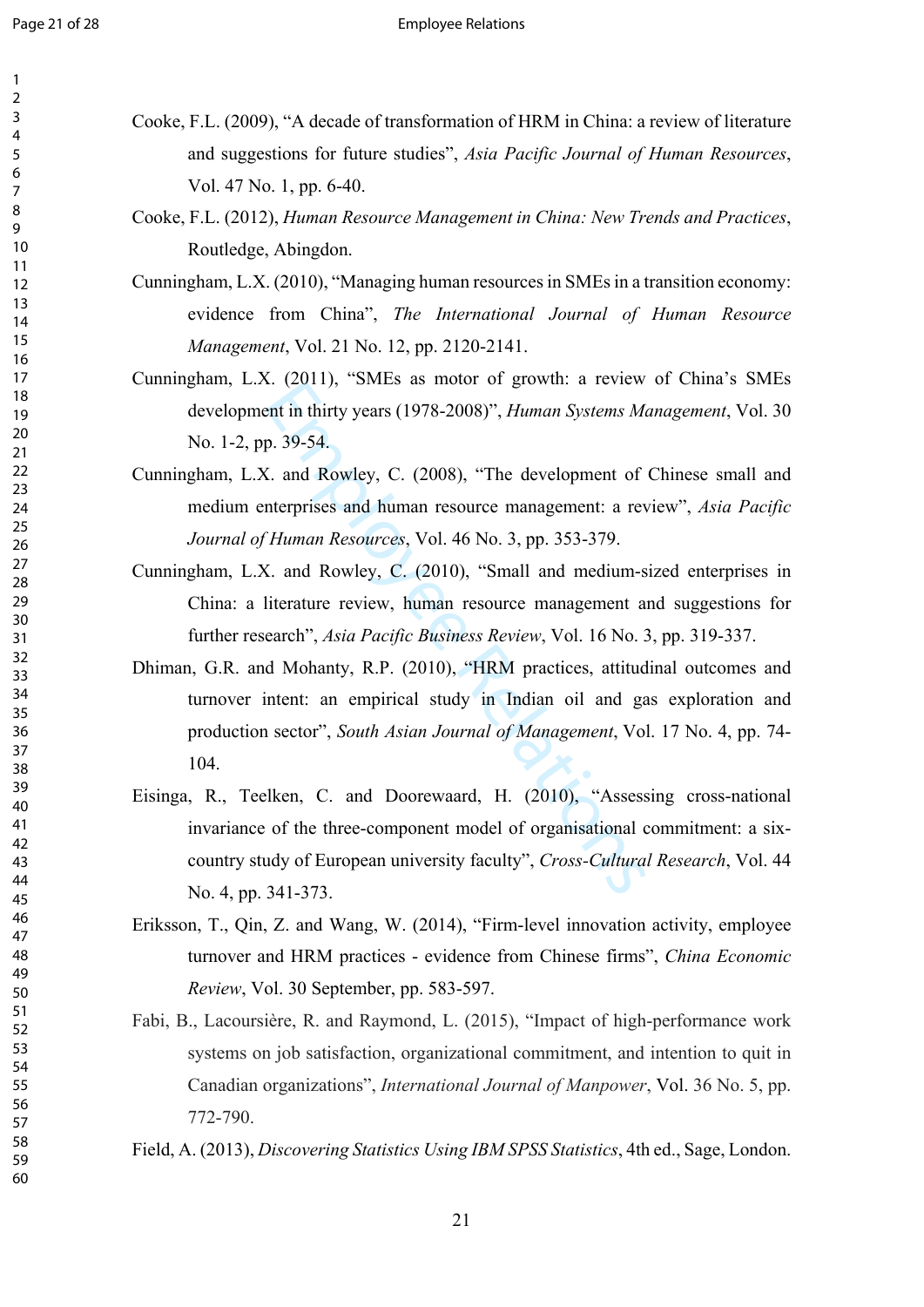- Gould-Williams, J. and Mohamed, R.B. (2010), "A comparative study of the effects of 'best practice' HRM on worker outcomes in Malaysia and England local government", *The International Journal of Human Resource Management*, Vol. 21 No. 5, pp. 653-675.
- Guest, D.E. (2001), "Human resource management: when research confronts theory", *The International Journal of Human Resource Management*, Vol. 12 No. 7, pp. 1092- 1106.
- Hailey, V.H., Farndale, E. and Truss, C. (2005), "The HR department's role in organisational performance", *Human Resource Managemen*t *Journal*, Vol. 15 No. 3, pp. 49-66.
- Harney, B., and Dundon, T. (2006) "Capturing complexity: developing an integrated approach to analysing HRM in SMEs", *Human Resource Management Journal*, Vol. 16 No. 1, pp. 48–73.
- Hu, E., Zhang, M., Shan, H., Zhang, L. and Yue, Y. (2018), "Job satisfaction and union participation in China: Developing and testing a mediated moderation model", Employee Relations, Vol. 40 Issue: 6, pp.964-980
- Man performance *(Framan Resource Managements*)<br>6.<br>Dundon, T. (2006) "Capturing complexity: develo<br>co analysing HRM in SMEs", *Human Resource Md*<br>0. 1, pp. 48–73.<br>., Shan, H., Zhang, L. and Yue, Y. (2018), "Job sat<br>on in C Juhdi, N., Pa'wan, F. and Hansaram, R.M.K. (2013), "HR practices and turnover intention: the mediating roles of organizational commitment and organizational engagement in a selected region in Malaysia", *The International Journal of Human Resource Management*, Vol. 24 No. 15, pp. 3002-3019.
- Katou, A.A. and Budhwar, P.S. (2007), "The effect of human resource management policies on organizational performance in Greek manufacturing firms", *Thunderbird International Business Review*, Vol. 49 No. 1, pp. 1-35.
- Kehoe, R.R. and Wright, P.M. (2013), "The impact of high-performance human resource practices on employees' attitudes and behaviors", *Journal of Management*, Vol. 39 No. 2, pp. 366-391.
- Khan, N.R. and Khan, M.R. (2012), "Human resource practices in SME sector: an exploratory case study of Pakistan", *Euro Economica*, Vol. 3 No. 31, pp. 7-19.
- Kim, N. (2014), "Employee turnover intention among newcomers in travel industry", *International Journal of Tourism Research*, Vol. 16 No. 1, pp. 56-64.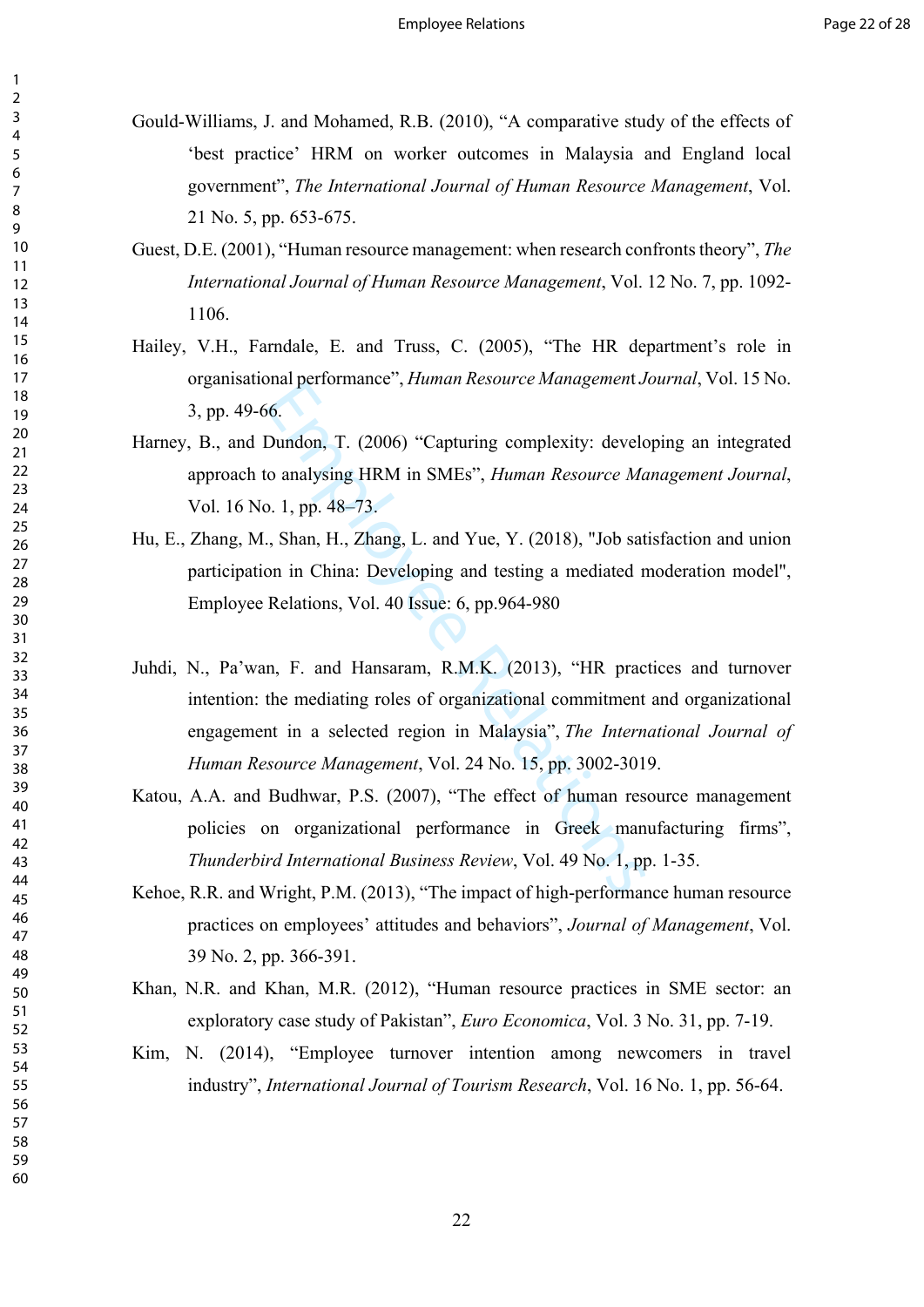| 1                                 |  |  |
|-----------------------------------|--|--|
| $\overline{\mathbf{c}}$           |  |  |
|                                   |  |  |
| 3<br>4                            |  |  |
| 5                                 |  |  |
| 6<br>7                            |  |  |
|                                   |  |  |
| 8                                 |  |  |
| 9                                 |  |  |
| 10                                |  |  |
| 11                                |  |  |
| $\overline{12}$                   |  |  |
| $\overline{1}3$<br>$\frac{14}{5}$ |  |  |
| 15                                |  |  |
| 16                                |  |  |
| 17                                |  |  |
| 18                                |  |  |
| 19                                |  |  |
| 20                                |  |  |
|                                   |  |  |
|                                   |  |  |
|                                   |  |  |
|                                   |  |  |
|                                   |  |  |
| 21 22 23 24 5 26 27               |  |  |
|                                   |  |  |
| 28<br>29                          |  |  |
| 30                                |  |  |
| 31                                |  |  |
| 32                                |  |  |
| 33                                |  |  |
| 34                                |  |  |
| 35                                |  |  |
| 36                                |  |  |
| 37                                |  |  |
| 38                                |  |  |
| 39                                |  |  |
| 40                                |  |  |
| 41                                |  |  |
| 42                                |  |  |
| 43<br>44                          |  |  |
| 45                                |  |  |
| 46                                |  |  |
| 47                                |  |  |
| 48                                |  |  |
| 49                                |  |  |
| 50                                |  |  |
| 51                                |  |  |
| 52                                |  |  |
| 53                                |  |  |
| 54                                |  |  |
| 55                                |  |  |
| 56                                |  |  |
| 57                                |  |  |
| 58                                |  |  |
| 59                                |  |  |

- Kim, Y. and Gao, F.Y. (2010), "An empirical study of human resource management practices in family firms in China", *The International Journal of Human Resource Management*, Vol. 21 No. 12, pp. 2095-2119.
- Krishnan, T. N., and Scullion, H. (2017), "Talent management and dynamic view of talent in small and medium enterprises", *Human Resource Management Review*, Vol. 27 No. 3, pp. 431-441
- Kotey, B. and Slade, P. (2005), "Formal human resource management practices in small growing firms", *Journal of Small Business Management*, Vol. 43 No. 1, pp. 16- 40.
- Kuean, W.L., Kaur, S. and Wong, E.S.K. (2010), "The relationship between organizational commitment and intention to quit: the Malaysian companies perspectives", *Journal of Applied Sciences*, Vol. 10 No. 19, pp. 2251-2260.
- Chainty S. and Wong, E.S.K. (2010), "The relation to antitation to quitter the Manusom Chaints and intention to quitter the Manusom S), "An exploration of how the employee-organize linkage between perception of developmen Kuvaas, B. (2008), "An exploration of how the employee-organization relationship affects the linkage between perception of developmental human resource practices and employee outcomes", *Journal of Management Studies*, Vol. 45 No. 1, pp. 1-25.
- Lai, Y., Saridakis, G. and Johnstone, S. (2017), "Human resource practices, employee attitudes and small firm performance", *International Small Business Journal*, Vol. 35 No. 4, pp. 470-494.
- Lambert, E. and Hogan, N. (2009), "The importance of job satisfaction and organizational commitment in shaping turnover intent: a test of a causal model", *Criminal Justice Review*, Vol. 34 No. 1, pp. 96-118.
- Lee, F.H., Lee, T.Z. and Wu, W.Y. (2010), "The relationship between human resource management practices, business strategy and firm performance: evidence from steel industry in Taiwan", *The International Journal of Human Resource Management*, Vol. 21 No. 9, pp. 1351-1372.
- Maksimov, V., Wang, S.L. and Luo, Y. (2017), "Reducing poverty in the least developed countries: the role of small and medium enterprises", *Journal of World Business*, Vol. 52 No. 2, pp. 244-257.
- Marchington, M. (2015), "Human resource management (HRM): too busy looking up to see where it is going longer term?" *Human Resource Management Review*, Vol. 25 No. 2, pp. 176-187.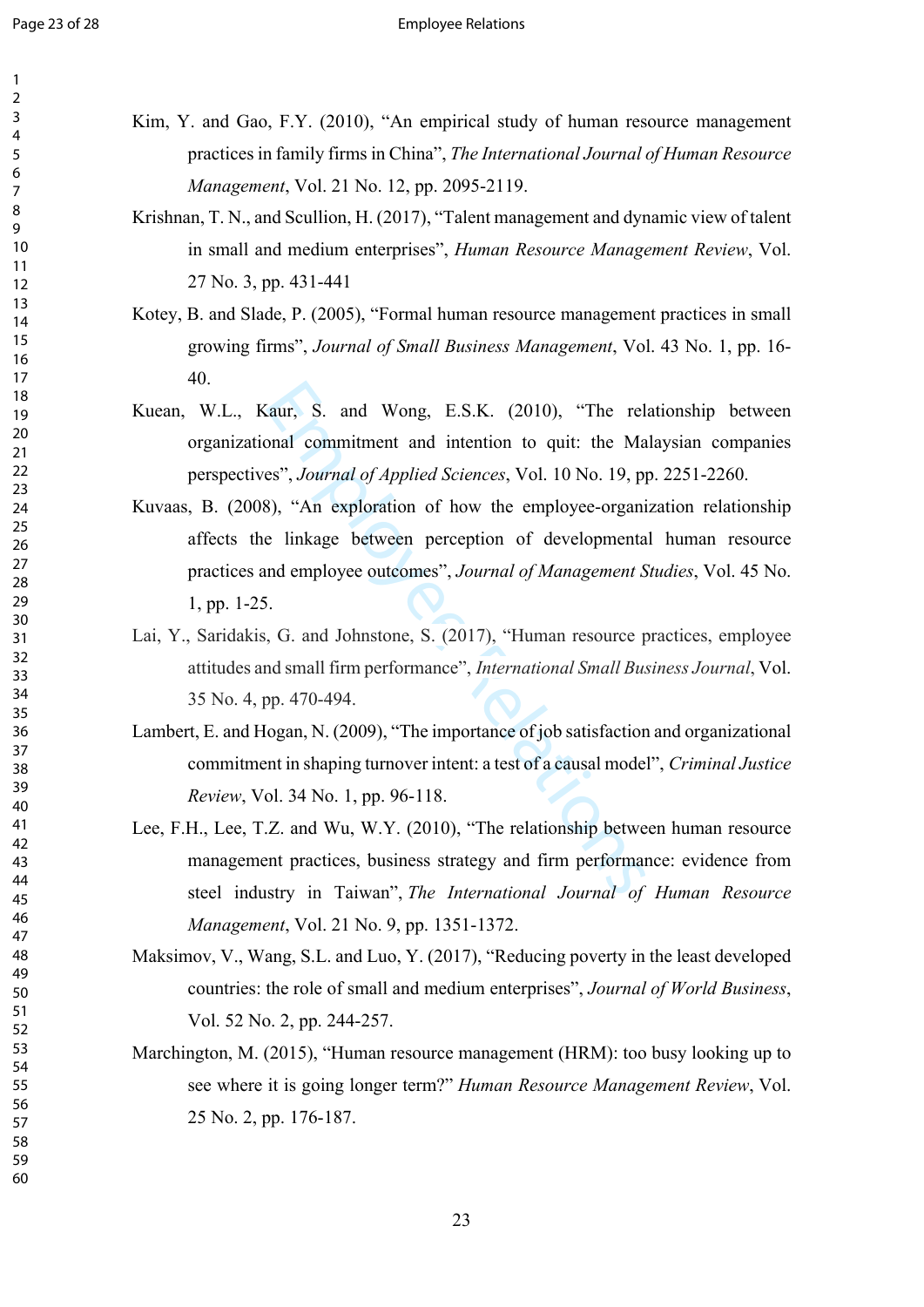- Meyer, J.P. and Allen, N.J. (1991), "A three-component conceptualization of organizational commitment", *Human Resource Management Review*, Vol. 1 No. 1, pp. 61-89.
- Meyer, J.P., Allen, N.J. and Smith, C.A. (1993), "Commitment to organizations and occupations: extension and test of a three-component conceptualization", *Journal of Applied Psychology*, Vol. 78 No. 4, pp. 538-551.
- Meyer, J.P. and Smith, C.A. (2000), "HRM practices and organizational commitment: test of a mediation model", *Canadian Journal of Administrative Sciences*, Vol. 17 No. 4, pp. 319-331.
- Mobley, W.H., Horner, S.O. and Hollingsworth, A.T. (1978), "An evaluation of precursors of hospital employee turnover", *Journal of Applied Psychology*, Vol. 63 No. 4, pp. 408-414.
- Horner, S.O. and Hollingsworth, A.T. (1978), of hospital employee turnover", *Journal of Applie*<br>pp. 408-414.<br>A., Qun, W., Nazir, N. and Tran, Q.D. (20<br>onal rewards on organizational commitment and to<br>*Relations*, Vol. 38 Nazir, S., Shafi, A., Qun, W., Nazir, N. and Tran, Q.D. (2016), "Influence of organizational rewards on organizational commitment and turnover intentions", *Employee Relations*, Vol. 38 No 4, pp. 596-619.
- Newman, A. and Sheikh, A. (2012), "Organizational rewards and employee commitment: a Chinese study", *Journal of Managerial Psychology*, Vol. 27 No. 1, pp.71-89.
- Nishii, L. H., Lepak, D. P., and Schneider, B. (2008), "Employee attributions of the "why" of HR practices: their effects on employee attitudes and behaviors, and customer satisfaction", *Personnel Psychology*, Vol 61, No. 3, pp. 503-545.
- Orme, J.G. and Combs-Orme, T. (2009), *Multiple Regression with Discrete Dependent Variables*, Oxford University Press, New York.
- Pajo, K., Coetzer, A. and Guenole, N. (2010), "Formal development opportunities and withdrawal behaviors by employees in small and medium-sized enterprises", *Journal of Small Business Management*, Vol. 48 No. 3, pp. 281-301.
- People's Republic of China (PRC) (2004), "The Constitution of PRC", available at: [www.gov.cn/gongbao/content/2004/content\\_62714.htm](http://www.gov.cn/gongbao/content/2004/content_62714.htm) (accessed 5 September 2017).
- People's Republic of China (PRC) (2011), "Provisions on the standards for SMEs", available at: [www.gov.cn/zwgk/2011-07/04/content\\_1898747.htm](http://www.gov.cn/zwgk/2011-07/04/content_1898747.htm) (accessed 9th September 2017).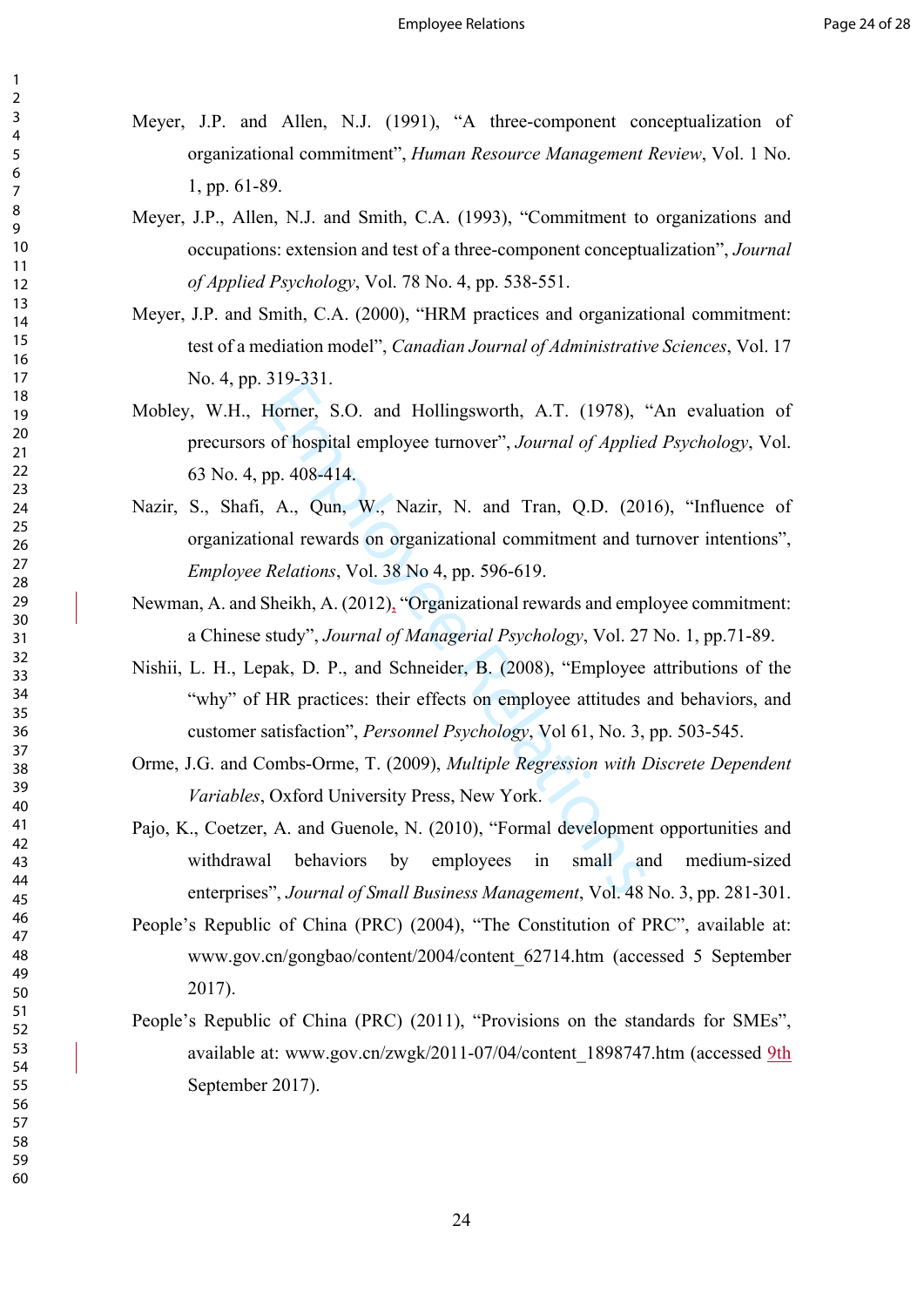| 1               |  |
|-----------------|--|
| 2               |  |
| 3               |  |
| 4               |  |
| 5               |  |
| 6               |  |
|                 |  |
| 8               |  |
| 9               |  |
| 10              |  |
| 11              |  |
| 12              |  |
| 13              |  |
| $\overline{14}$ |  |
| 15              |  |
| 16              |  |
| 1               |  |
| 18              |  |
| 19              |  |
| 20              |  |
| $\overline{21}$ |  |
| $\overline{22}$ |  |
| 23              |  |
| 24              |  |
| 25              |  |
| 26              |  |
| 27              |  |
| 28              |  |
| 29              |  |
| 30              |  |
| 31              |  |
| 32              |  |
| 33              |  |
| 34              |  |
| 35              |  |
| 36              |  |
| 37              |  |
| R۶              |  |
| 39              |  |
| 40              |  |
| 41              |  |
| 42              |  |
| 43              |  |
| 44              |  |
| 45              |  |
|                 |  |
| 46              |  |
| 47              |  |
| 48              |  |
| 49              |  |
| 50              |  |
| 51              |  |
| 52              |  |
| 53              |  |
| 54              |  |
| 55              |  |
| 56              |  |
| 57              |  |
| 58              |  |
| 59              |  |

- Pittino, D., Visintin, F., Lenger, T. and Sternad, D. (2016), "Are high performance work practices really necessary in family SMEs? An analysis of the impact on employee retention", *Journal of Family Business Strategy*, Vol. 7 No. 2, pp. 75-89.
- Podsakoff, P.M., MacKenzie, S.B., Lee, J. and Podsakoff, N.P. (2003), "Common method biases in behavioral research: a critical review of the literature and recommended remedies", *Journal of Applied Psychology*, Vol. 88 No. 5, pp. 879-903.
- Qiao, K., Wang, X. and Wei, L. (2015), "Determinants of high performance work systems in small and medium sized enterprises in China", *Asia Pacific Journal of Human Resources*, Vol. 53 No. 2, pp. 185-203.
- Richbell, S., Szerb, L. and Vitai, Z. (2010), "HRM in the Hungarian SME sector", *Employee Relations*, Vol. 32 No. 3, pp. 262-280.
- Saridakis, G., Lai, Y. and Copper, C.L. (2017), "Exploring the relationship between HRM and firm performance: a meta-analysis of longitudinal studies", *Human Resource Management Review*, Vol. 27 No. 1, pp. 87-96.
- Saridakis, G., Muñoz Torres, R. and Johnston, S. (2013), "Do human resource practices enhance organizational commitment in SMEs with low employee satisfaction?", *British Journal of Management*, Vol. 24 No. 3, pp. 445-458.
- 1997 vol. 25 1 (2010), "HRM in the Hunga<br>
Relations, Vol. 32 No. 3, pp. 262-280.<br>
Y. and Copper, C.L. (2017), "Exploring the relation<br>
erformance: a meta-analysis of longitudinal studies<br> *ent Review*, Vol. 27 No. 1, pp. Shen, J. and Leggett, C. (2014) "The effects of hukou (official household residential status) on perceived human resource management practices and organizational justice in China", *Personnel Review*, Vol. 43 Issue: 2, pp.168-
- Sheldon, P. and Sanders, K. (2016), "Contextualising HRM in China: differences within the country", *The International Journal of Human Resource Management*, Vol. 27 No. 18, pp. 2017-2033.
- Storey, D.J., Saridakis, G., Sen Gupta, S., Edwards, P.K. and Blackburn, R.A. (2010, "Linking HR formality with employee job quality: the role of firm and workplace size" *Human Resource Management*, Vol. 49 No.2, pp. 305-329
- Sun, R. and Wang, W. (2017), "Transformational leadership, employee turnover intention, and actual voluntary turnover in public organizations", *Public Management Review*, Vol. 19 No. 8, pp. 1124-1141
- Wang, K. (2016), "Labour resistance and worker attitudes towards trade union reform in China"", *Employee Relations*, Vol. 38 Issue: 5, pp.724-740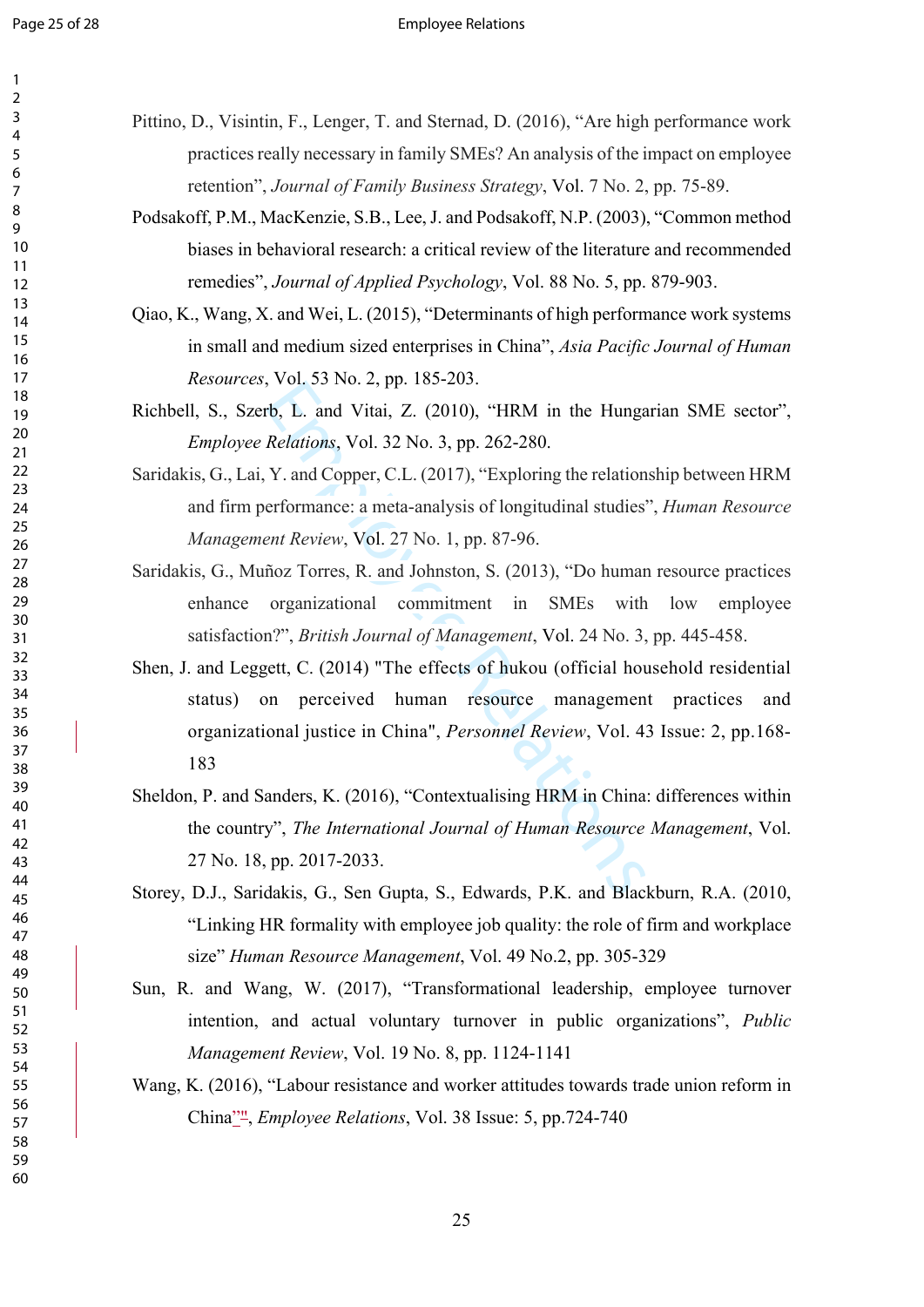- Warner, M. (2009), "-Making sense' of HRM in China: setting the scene", The *International Journal of Human Resource Management*, Vol. 20 No. 11, pp. 2169-2193.
- Warner, M. (2011), "Labour markets in China: coming to terms with globalization", in Benson, J. and Zhu, Y. (Eds.), *The Dynamics of Asian Labour Markets: Balancing Control and Flexibility*, Routledge, Abingdon, pp. 134-147.
- Wright, P.M., Gardner, T.M., Moynihan, L.M. and Allen, M.R. (2005), "The relationship between HR practices and firm performance: examining causal order", *Personnel Psychology*, Vol. 58 No. 2, pp. 409-446.
- Wright, P.M., McMahan, G.C. and McWilliams, A. (1994), "Human resource and sustained competitive advantage: a resource-based perspective", *The International Journal of Human Resource Management*, Vol. 5 No. 2, pp. 301- 326.
- Zheng, C., Morrison, M. and O'Neill, G. (2006), "An empirical study of high performance HRM practices in Chinese SMEs", *The International Journal of Human Resource Management*, Vol. 17 No. 10, pp. 1772-1803.
- Prior Zheng, C., Morrison, M. and O'Neill, G. (2009), "Enhancing Chinese SME performance through innovative HR practices", *Personnel Rreview*, Vol. 38 No. 2, pp. 175- 194.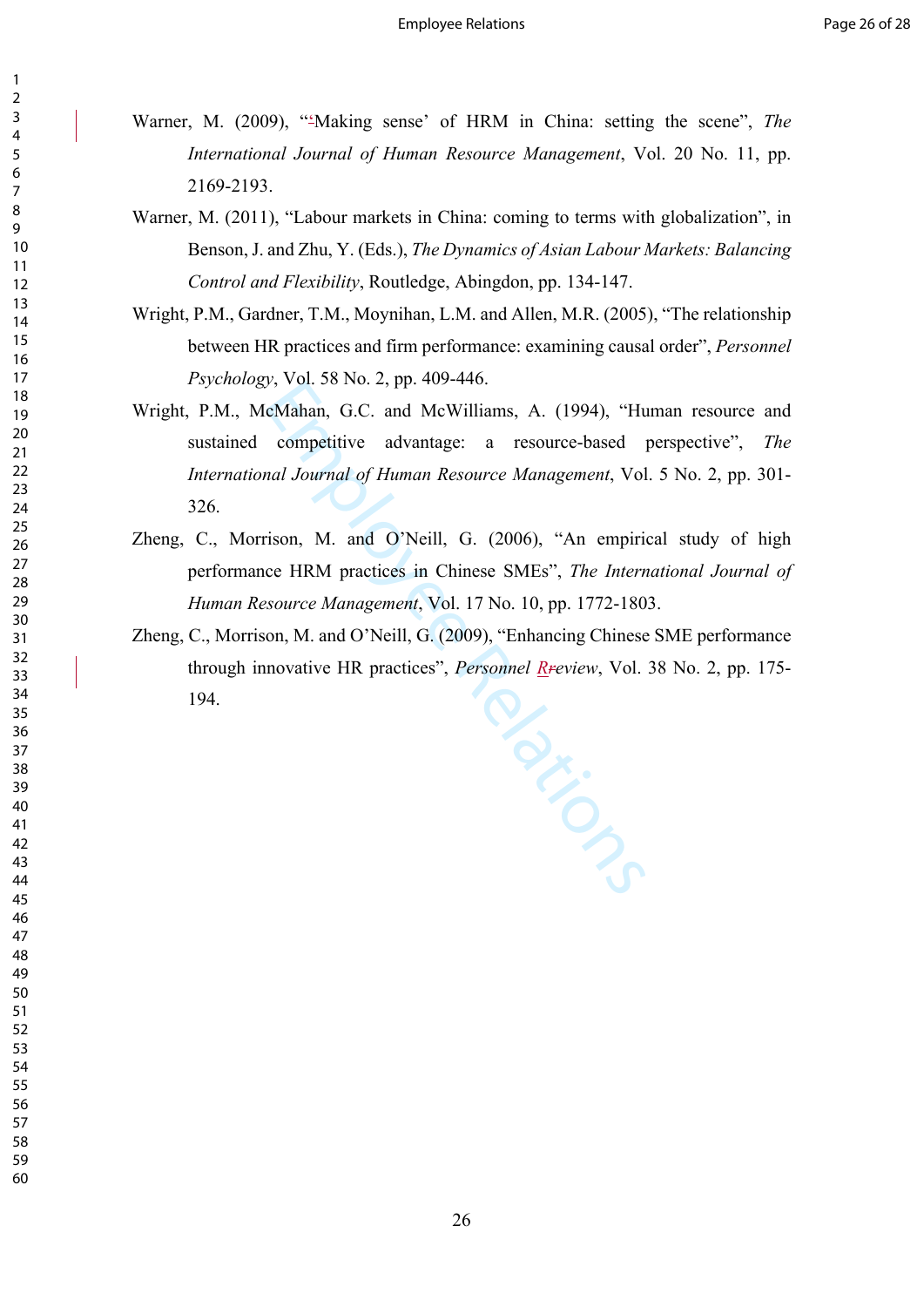Page 27 of 28 **Employee Relations** 

| 2               |  |
|-----------------|--|
| 3               |  |
| 4               |  |
| 5               |  |
| 6               |  |
| 7               |  |
| 8               |  |
| 9               |  |
| 10              |  |
| 11              |  |
| $\overline{12}$ |  |
| 13              |  |
| $\frac{1}{4}$   |  |
| 15              |  |
| 16              |  |
| 17              |  |
| 18<br>19        |  |
| 20              |  |
| $\overline{21}$ |  |
| 22              |  |
| 23              |  |
| 24              |  |
| 25              |  |
| 26              |  |
| 27              |  |
| 28              |  |
| 29              |  |
| 30              |  |
| 31              |  |
| 32              |  |
| 33              |  |
| 34              |  |
| 35              |  |
| 36              |  |
| 37              |  |
| 38              |  |
| 39              |  |
| 40              |  |
| 41              |  |
| 42              |  |
| 43              |  |
| 44              |  |
| 45              |  |

Table 1. Descriptive statistics and Pearson product-moment correlations among variables.

|                   | $\mathfrak l$ | $\overline{2}$ | $\mathfrak{Z}$ | $\overline{4}$ | 5            | 6            | $\overline{7}$ | 8         | 9            | 10        | 11        | 12           |
|-------------------|---------------|----------------|----------------|----------------|--------------|--------------|----------------|-----------|--------------|-----------|-----------|--------------|
| 1. Size           |               |                |                |                |              |              |                |           |              |           |           |              |
| 2. Gender         | $-.044$       | $\mathbf{1}$   |                |                |              |              |                |           |              |           |           |              |
| 3. Service length | .120          | .070           | $\mathbf{1}$   |                |              |              |                |           |              |           |           |              |
| 4. Rank           | .024          | .060           | $-.346**$      |                |              |              |                |           |              |           |           |              |
| 5. T&D            | $-.105$       | $-0.014$       | .094           | $-.314**$      | $\mathbf{1}$ |              |                |           |              |           |           |              |
| 6. RM             | .002          | $-0.068$       | $-0.013$       | $-.095$        | .092         | $\mathbf{1}$ |                |           |              |           |           |              |
| 7. Staffing       | $.342**$      | $-.059$        | $-.034$        | $-0.046$       | .067         | .052         | $\mathbf{1}$   |           |              |           |           |              |
| 8. PM             | $-0.013$      | $-0.013$       | $-0.042$       | $-.001$        | .037         | .050         | .072           |           |              |           |           |              |
| <b>9. HRP</b>     | .040          | $-.107$        | .025           | $-.171$ **     | .090         | .003         | .022           | .025      | $\mathbf{1}$ |           |           |              |
| 10. AC            | .083          | $-.035$        | $-017$         | $-.252**$      | $.565***$    | $.441**$     | $.353**$       | $.250**$  | $.307**$     |           |           |              |
| 11. NC            | $-0.019$      | $-.047$        | .029           | $-.300**$      | $.574***$    | $.409**$     | $.327**$       | $.228**$  | $.236**$     | $.791**$  |           |              |
| 12. TI            | .020          | .067           | .035           | $.250**$       | $-.556**$    | $-.405**$    | $-.258**$      | $-.275**$ | $-.352**$    | $-.829**$ | $-.730**$ | $\mathbf{1}$ |
| Mean              | 100.62        | .533           | 31.30          | .727           | .000         | .000         | .000           | .000      | .000         | 3.629     | 3.427     | 2.797        |
| ${\rm SD}$        | 99.498        | .50            | 30.322         | .447           | .908         | .882         | .877           | .886      | .896         | .775      | .765      | .901         |

Notes: \*\*. Correlation is significant at the 0.01 level (2-tailed).  $N = 227$ .

Gender (male = 0; female = 1); Rank (managerial staff = 0; non-managerial staff = 1).